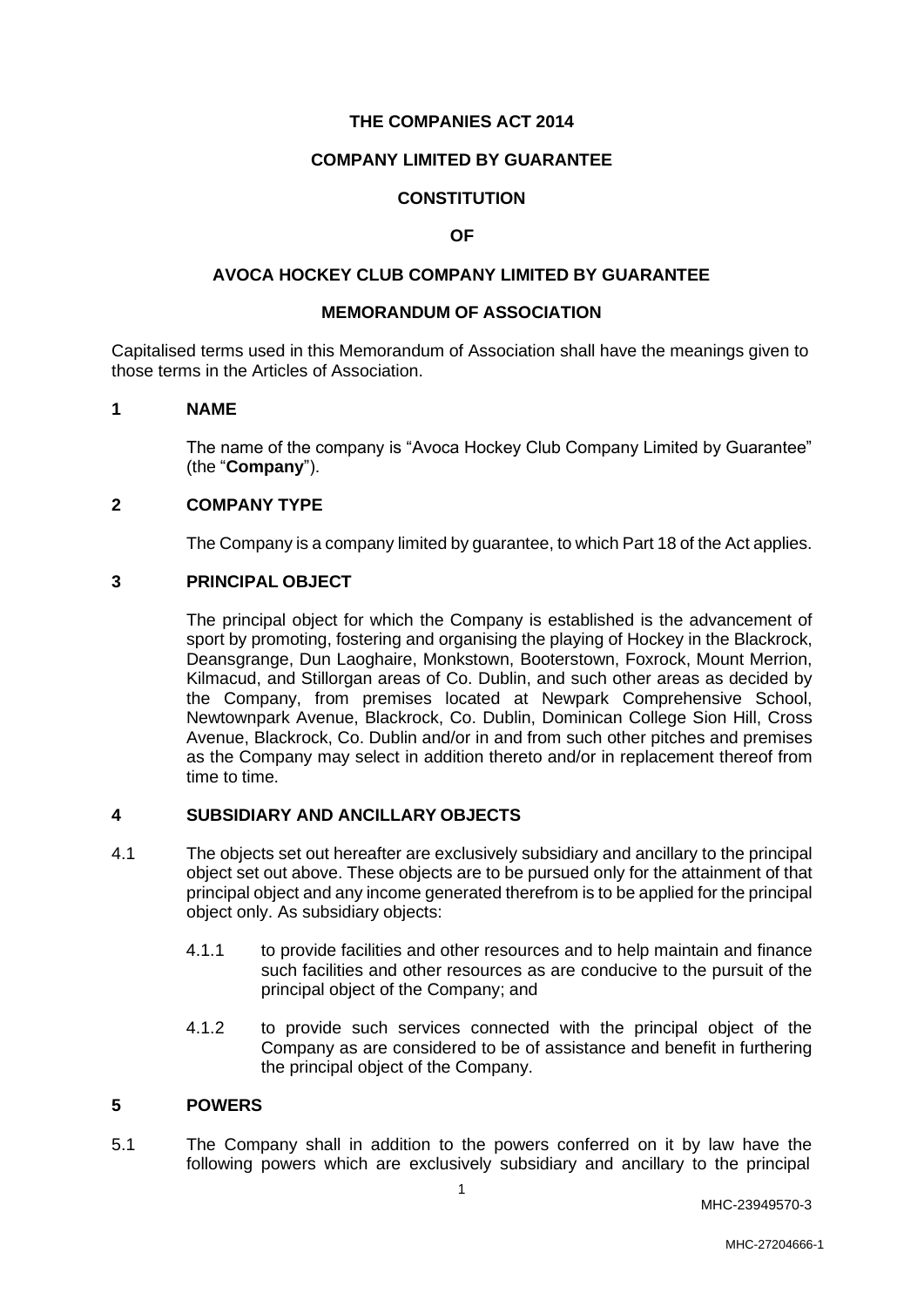objects and which powers may only be exercised in promoting the principal objects. Any income generated by the exercise of these powers is to be applied to the promotion of the principal objects:

- 5.1.1 to raise funds and help raise funds for any sporting purpose;
- 5.1.2 to contribute by donation, subscription, loan, guarantee or otherwise to any other sporting object whatsoever;
- 5.1.3 to take such steps by personal or written appeals, or otherwise, as may from time to time be deemed expedient for the purpose of procuring contributions to the funds of the Company, by way of donations, subscriptions, levies, fees, or otherwise;
- 5.1.4 to subscribe to any local or other sports bodies;
- 5.1.5 to adopt, publish, amend and administer from time to time standards of eligibility for membership of the Company and for competing in events promoted by the Company as may be determined by the Company in accordance with this Constitution, and any rules or regulations of the Company and to do all such acts and things necessary to ensure conformity to and compliance with such codes and standards as may be adopted or promulgated by the Company and to govern Members, competitors and/or coaches or persons in any way connected with the principal object of the Company;
- 5.1.6 to acquire by purchase, exchange, lease, fee farm grant or otherwise, whether for an estate in fee simple or for any less estate or interest, whether immediately or reversionary, and whether vested or contingent: any lands, tenements or hereditaments of any tenure, whether subject or not to any charges or encumbrances and to hold, farm, work or manage or to sell, let, alienate, mortgage, lease or charge land, houses, property, shops, flats, maisonettes, reversions, interests, annuities, life policies and any other property real or personal, movable or immovable, either absolutely or conditionally and either subject or not to any mortgage, charge, ground rent or other rents or encumbrances and to pay for any lands, tenements, hereditaments or assets acquired by the Company in cash or debentures or obligations of the Company, whether fully paid or otherwise, or in any other manner;
- 5.1.7 to construct, maintain, and alter any houses, buildings, or works necessary or convenient for the purposes of the Company;
- 5.1.8 to take any gift of property of any nature and any devise, legacy or annuity, subscription, contribution or fund, whether subject to any special trust or not, for the principal object of the Company and to apply to such purpose the capital as well as the income of any such legacy, donation or fund;
- 5.1.9 to sell, manage, lease, mortgage, dispose of, or otherwise deal with all or any part of the property of the Company and to apply the net proceeds of such sale or mortgage for such sporting purposes of the Company as it may think fit and in particular for all or any of the sporting purposes of the Company;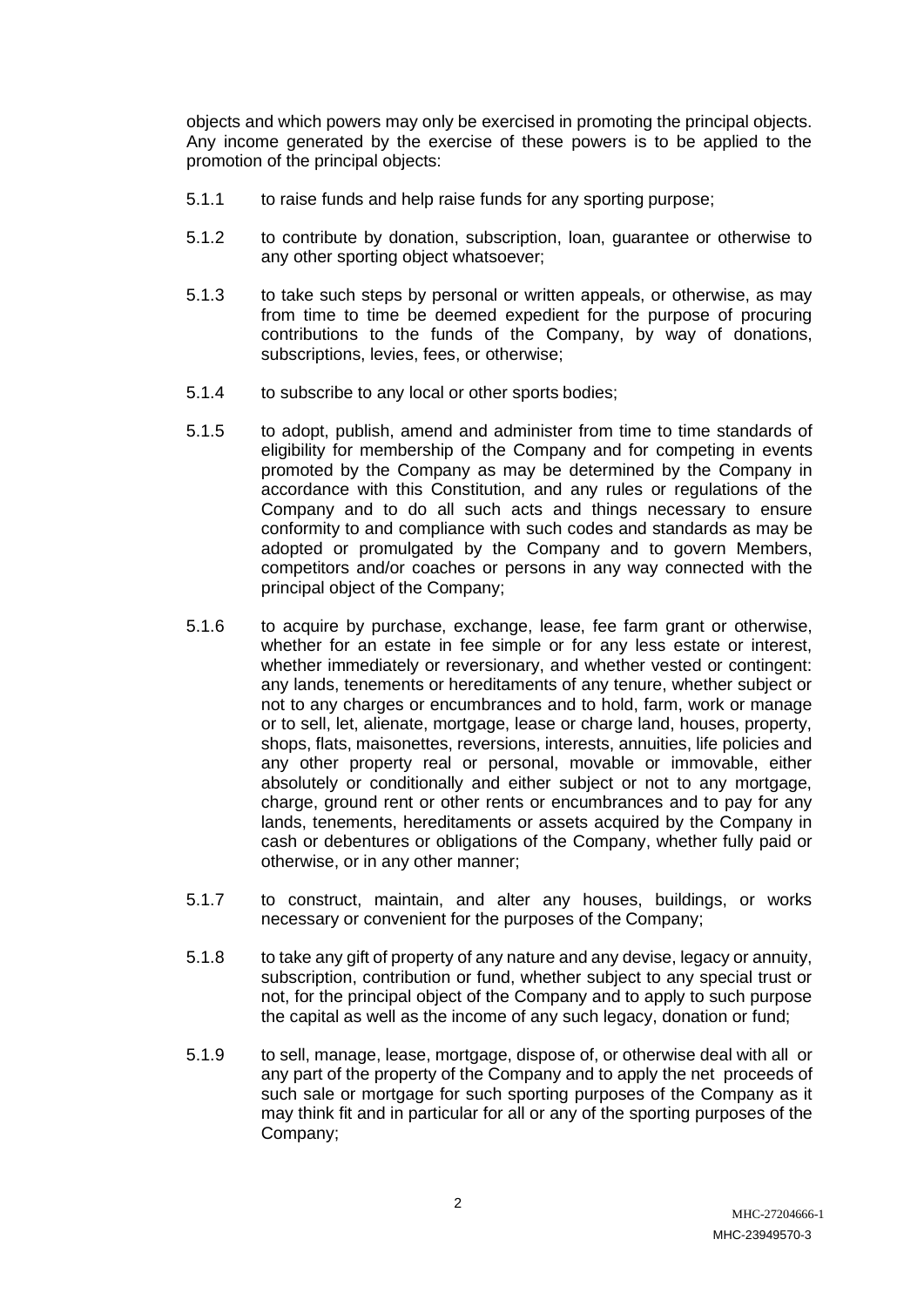- 5.1.10 to borrow and raise money in such manner as the Company may think fit and to secure the payment of money by the issue of or upon debentures or debenture stock, perpetual, terminable or otherwise, or bonds or other obligations, charged or not charged upon, or by mortgage, charge, hypothecation, lien or pledge of the whole or any part of the undertaking, property, assets and rights of the Company, both present and future, and generally in such other manner and on such terms as may seem expedient, and to issue any of the Company's securities, for such consideration and on such terms as may be thought fit, including the power to pay interest on any money so raised or borrowed, and also by a similar mortgage, charge, hypothecation, lien or pledge, to secure and guarantee the performance by the Company of any obligation or liability it may undertake, and to redeem or pay off any such securities;
- 5.1.11 to guarantee, support or secure, whether by personal covenant or by mortgaging or charging all or any part of the undertaking, property and assets (present and future) of the Company, the performance of the obligations of and the repayment or payment of the principal amounts and interest of any person, firm or company or the dividends or interest of any securities, including (without prejudice to the generality of the foregoing) any company which is the Company's holding company or a subsidiary or associated company;
- 5.1.12 to make, draw, accept, endorse, issue, discount, and otherwise deal with promissory notes, bills of exchange, cheques, letters of credit, circular notes and other mercantile instruments;
- 5.1.13 to establish or participate in other companies or associations whether as shareholder or member or otherwise;
- 5.1.14 to take or otherwise acquire, and to hold, membership interests, shares and/or securities of any company or association and to sell, hold, reissue, with or without guarantee, or otherwise deal with same;
- 5.1.15 to establish and support, and to aid in the establishment and support of, any other company or association formed for the principal object of the Company and to subscribe to any sporting purposes in any way connected with the principal object of the Company or which may be calculated to further its interests or any of them;
- 5.1.16 to amalgamate with any companies, institutions, societies or associations which are sports bodies which have objects similar to that of the Company;
- 5.1.17 to co-operate with other companies, institutions, societies or associations as the Company considers necessary and desirable;
- 5.1.18 to purchase or otherwise acquire and undertake all or any part of the property, assets, liabilities and engagements of any one or more of the companies, institutions, societies or associations with which the Company is from time to time authorised to amalgamate provided strictly that to do so would be in accordance with the object of the Company;
- 5.1.19 to transfer all or any part of the property, assets, liabilities and engagements of the Company to any one or more of the companies,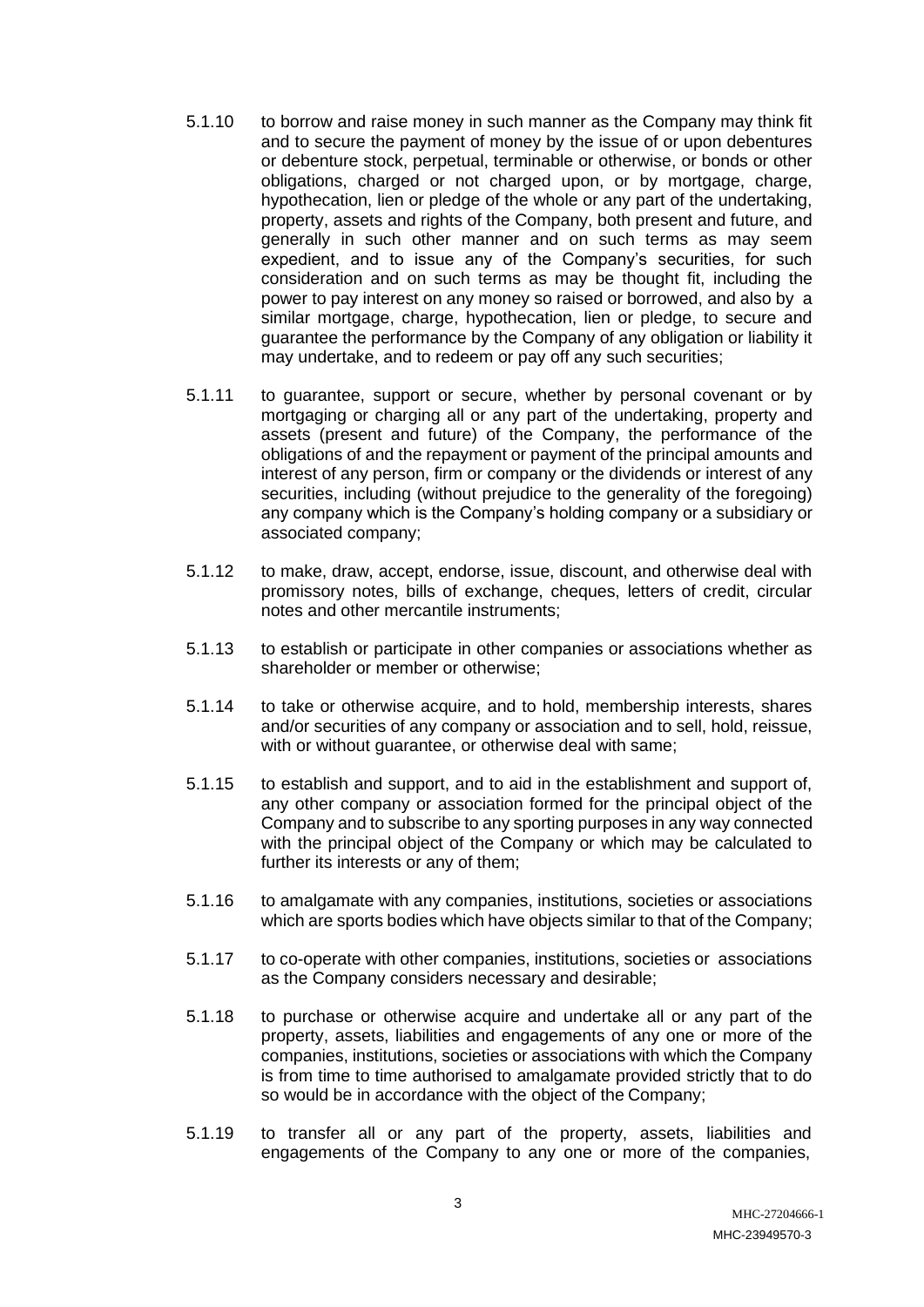institutions, societies or associations with which the Company is from time to time authorised to amalgamate provided strictly that to do so would be in accordance with the object of the Company;

- 5.1.20 to purchase or otherwise acquire and carry on the whole or any part of the business, property, goodwill and assets of any company carrying on or proposing to carry on any business which the Company is authorised to carry on or which can be conveniently carried on in connection with the same, or may seem calculated directly or indirectly to benefit the Company, or possessed of property suitable for the purposes of the Company, and as part of the consideration for any of the acts or things aforesaid or property acquired to undertake all or any of the liabilities of such company or to acquire an interest therein, amalgamate with or enter into any arrangement for sharing profits, or for co-operation, or for mutual assistance with any such company and to give, issue or accept cash or any shares, debentures or other securities that may be agreed upon, and to hold and retain or sell, mortgage and deal with any shares, debentures or securities so received provided strictly that to do so would be in accordance with the object of the Company;
- 5.1.21 to promote any company for the purpose of acquiring all or any of the property and/or liabilities of the Company, or if undertaking any business or operations which may appear likely to assist or benefit the Company or to enhance the value of or render more profitable any property, assets or business of the Company, or for any other purpose which may seem directly or indirectly calculated to benefit the Company provided strictly that to do so would be in accordance with the object of the Company;
- 5.1.22 to invest the moneys of the Company not immediately required for its purposes in or upon such investments, securities or property as may be thought fit, subject nevertheless to such conditions (if any) and such consents (if any) as may for the time being be imposed or required by law and subject also as hereinafter provided;
- 5.1.23 to accumulate capital for any purposes of the Company, and to appropriate any of the Company's assets for specific purposes, either conditionally or unconditionally (prior permission to be obtained from Revenue where it is intended to accumulate funds for a period in excess of five years);
- 5.1.24 to receive and administer and allocate grants and gifts made available to the Company for its principal object (and whether or not such grants or gifts are made from such public funds or otherwise) under the terms and conditions attached to such grants and gifts;
- 5.1.25 to collect all allocations, fees or other amounts payable for facilities and services provided by the Company;
- 5.1.26 to, create, maintain, invest and deal with any reserve or sinking funds for redemption of obligations of the Company, or for depreciation of works or stock, or any other purpose to advance the principal object of the Company;
- 5.1.27 to enter into any arrangements with any government or authority, supreme, municipal, local or otherwise, or company or association that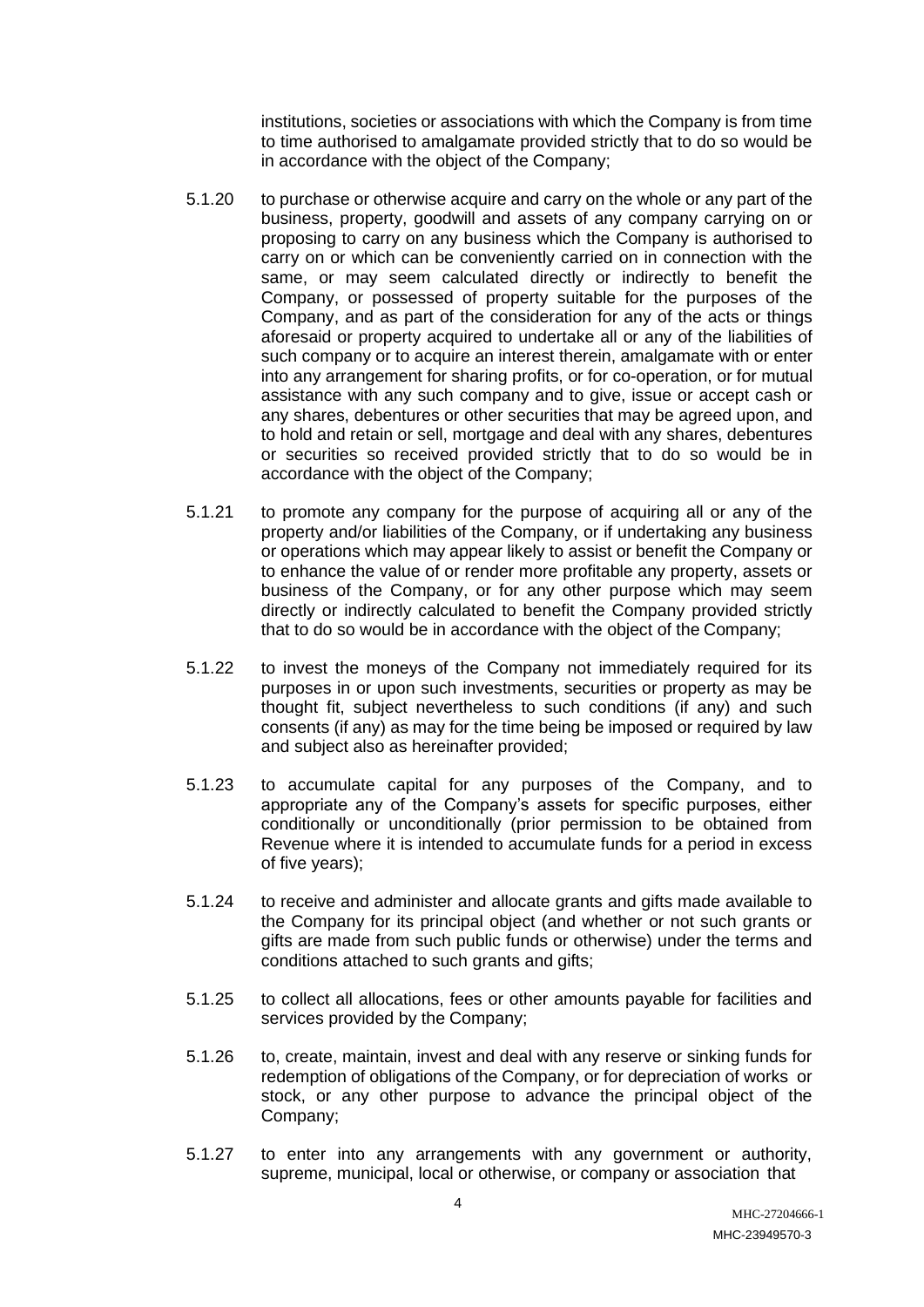may seem conducive to the Company's principal object, and to obtain from any such government authority or association, any charters, contracts, decrees, rights, privileges and concessions and to carry out, exercise and comply with any such arrangements, charters, contracts, decrees, rights, privileges and concessions;

- 5.1.28 to undertake and execute any trusts or any agency business which may seem directly or indirectly conducive to the principal object of the Company;
- 5.1.29 to produce any publications that the Company may think desirable for the promotion of its principal object;
- 5.1.30 to employ, engage and retain all such officers and servants and to appoint, engage and retain or direct the appointment, engagement or retention of such educational, administrative, clerical, financial and other employees, consultants and advisers of any description as may be required for the purposes of the Company and to make all reasonable and necessary provisions for the payment of wages, salaries, pensions, superannuation to or on behalf of employees and their widows, widowers and other dependents;
- 5.1.31 to grant pensions, gratuities, allowances or charitable aid to any person who may have served the Company as an employee, or to the wives, husbands, children or other dependents of such person provided that such pensions, gratuities, allowances or charitable aid shall be no more than that provided by a pension scheme covered by Part 30 of the Taxes Consolidation Act 1997 and provided that such pension scheme has been operated by the company and the beneficiary of the pensions, gratuities, allowances or charitable aid, or their spouse or parent, has been a member of the pension scheme while employed by the Company; and to make payments towards insurance and to form and contribute to provident and benefit funds for the benefit of any persons employed by the Company and to subscribe or guarantee money for sporting objects;
- 5.1.32 to procure the Company to be registered or recognised in any foreign country, jurisdiction or place;
- 5.1.33 to pay all or any expenses of, incidental to or incurred in connection with the formation and incorporation of the Company and the raising of its loan capital, or to contract with any person or company to pay the same, and to pay commissions to brokers and others for underwriting, placing, selling or guaranteeing the subscription of any debentures or securities of the Company;
- 5.1.34 to promote freedom of contract and to resist, insure against, counteract and discourage interference therewith, to join any lawful federation, union, association or party and to contribute to the funds thereof, or do any other lawful act or thing with a view to preventing or resisting directly or indirectly any interruption of or interference with the Company or any other trade or business or providing or safeguarding against the same, or resisting or opposing any strike, movement or organisation which may be thought detrimental to the interest of the Company or its employees and to subscribe to any association or fund for any such purposes;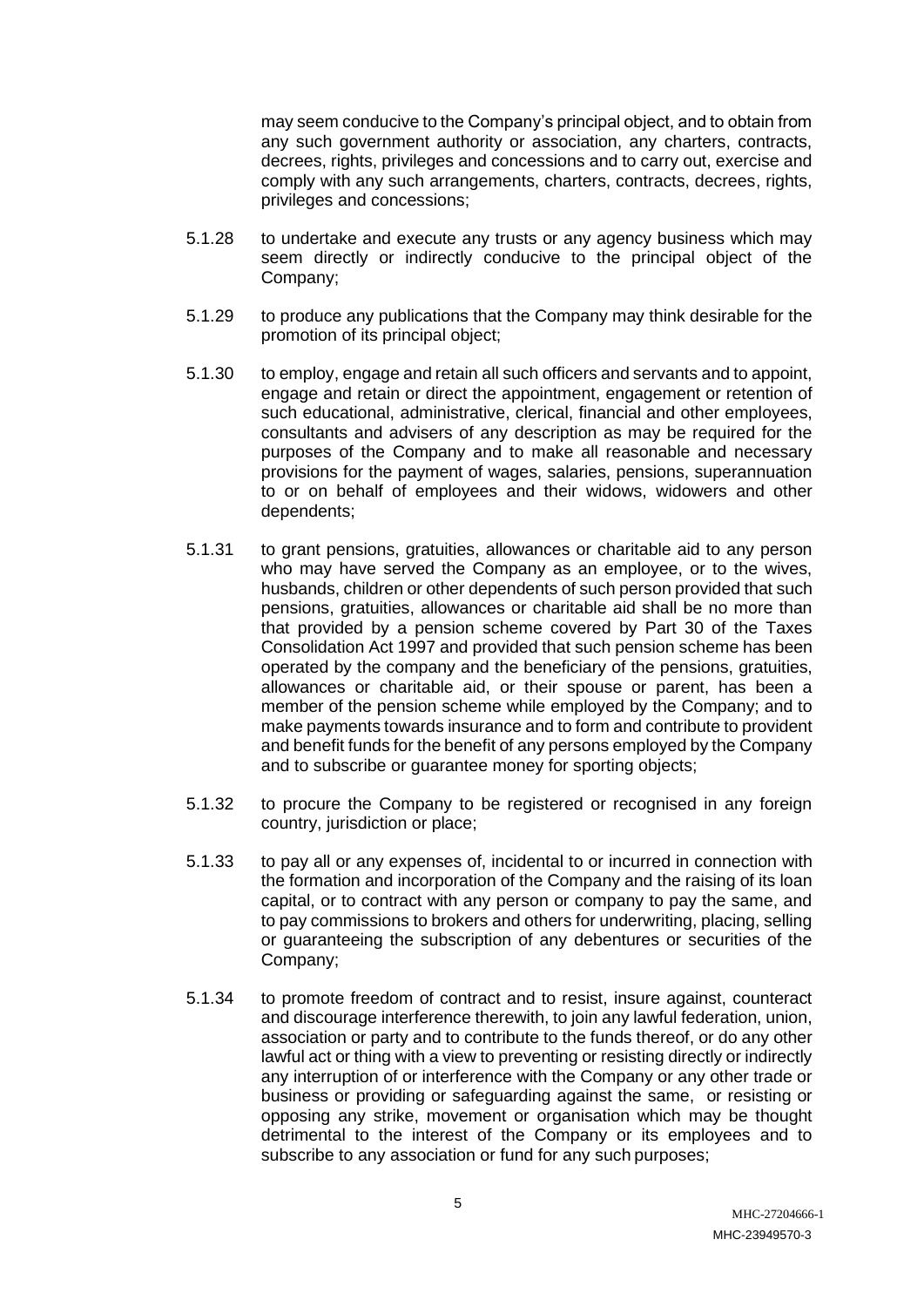- 5.1.35 to carry on any other business which may seem to the Company capable of being conveniently carried on in connection with the principal object or calculated directly or indirectly to enhance the value of or render profitable any of the Company's property, rights or interests;
- 5.1.36 to do all or any of the above things in any part of the world, and as principals, agents, contractors, trustees or otherwise, and either by or through trustees, agents, sub-contractors or otherwise and either alone in partnership or conjunction with any person, company or association, and to contract for the carrying on of any operation connected with the Company's principal object by any person, company or association; and,
- 5.1.37 to do all such other lawful things as are incidental or conducive to the attainment of the above principal object.

## **6 LIMITATION ON OBJECTS AND POWERS**

- 6.1 The Company shall not support with its funds or endeavour to impose on or procure to be observed by its Members or others any regulation or restriction which, if an object of the Company, would make it a trade union.
- 6.2 The above objects shall not be construed in any way so as to render any of them otherwise than exclusively sporting.
- 6.3 The objects and powers contained in clauses 4 and 5 are ancillary and subsidiary to the principal object set out in clause 3.

## **7 LIMITATION OF LIABILITY**

The liability of the Members is limited.

### **8 GUARANTEE OF MEMBERS**

- 8.1 Every Member undertakes to contribute to the assets of the Company in the event of the Company being wound up while he is a Member or within one year after he ceases to be a Member, for:
	- 8.1.1 payment of the debt and liabilities of the Company contracted before he ceases to be a Member, and of the costs, charges and expenses of winding up; and
	- 8.1.2 the adjustment of the rights of the contributories among themselves,

such amount as may be required not exceeding €1 (EUR 1).

### **9 WINDING UP**

If upon the winding up or dissolution of the Company there remains, after the satisfaction of all its debts and liabilities, any property whatsoever, it shall not be paid to or distributed among the Members. Instead such property shall be given or transferred to some other institution or institutions having among its principal objects, objects similar to the principal object of the Company. The institution or institutions to which the property is to be given or transferred shall prohibit the distribution of its or their income and property among its or their members to an extent at least as great as is imposed on the Company under and by virtue of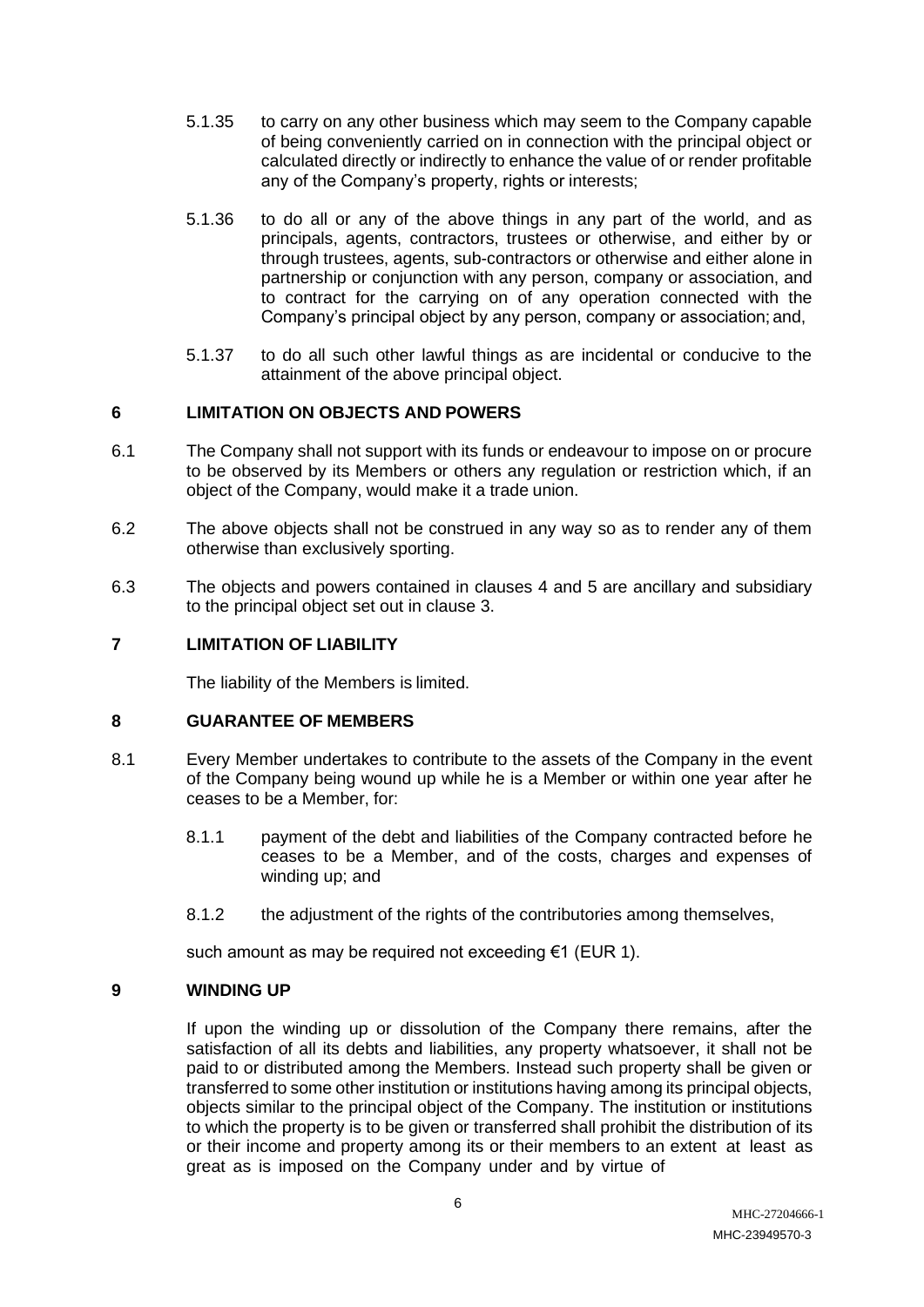clause 10 hereof. The Members shall select the relevant institution or institutions at or before the time of dissolution, and if and so far as effect cannot be given to such provisions, then the property shall be given or transferred to some appropriate object. Final accounts will be prepared and submitted that will include a section that identifies and values any assets transferred along with the details of the recipients and the terms of the transfer.

## **10 PROHIBITION ON PAYMENTS TO MEMBERS**

- 10.1 The income and property of the Company shall be applied solely towards the promotion of its principal object as set forth in this Memorandum. No portion of the Company's income and property shall be paid or transferred, directly or indirectly, by way of dividend, bonus or otherwise howsoever by way of profit, to the Members. No Director shall be appointed to any office of the Company paid by salary or fees or receive any remuneration or other benefit in money or money's worth from the Company. However, nothing shall prevent any payment in good faith by the Company of:
	- 10.1.1 reasonable and proper remuneration to any Member, officer or servant of the Company (not being a Director) in return for any services rendered to the Company;
	- 10.1.2 interest at a rate not exceeding 1% above the Euro Interbank Offered Rate ("Euribor") per annum on money lent by any Director or any Member to the Company;
	- 10.1.3 reasonable and proper rent for premises demised or let by any Director or any Member to the Company;
	- 10.1.4 reasonable and proper out-of-pocket expenses incurred by any Director in connection with his attendance to any matter affecting the Company; or
	- 10.1.5 fees, remuneration or other benefit in money's worth to any company of which a Director may be a member holding not more than one hundredth part of the issued capital of such company.

# **11 APPROVALS, ALTERATIONS OR AMENDMENTS**

For so long as the Company benefits from sports body tax exempt status from the Revenue Commissioners, no addition, alteration or amendment shall be made to the provisions of clauses 3, 9, 10, 12 or this clause of the Constitution for the time being in force unless the same shall have been previously approved in writing by the Revenue Commissioners.

# **12 REVENUE COMMISSIONERS ENTITLED TOACCOUNTS**

For so long as the Company benefits from sports body tax exempt status from the Revenue Commissioners, annual accounts shall be kept and made available to the Revenue Commissioners on request, and where the gross annual income exceeds €250,000 the accounts will be audited.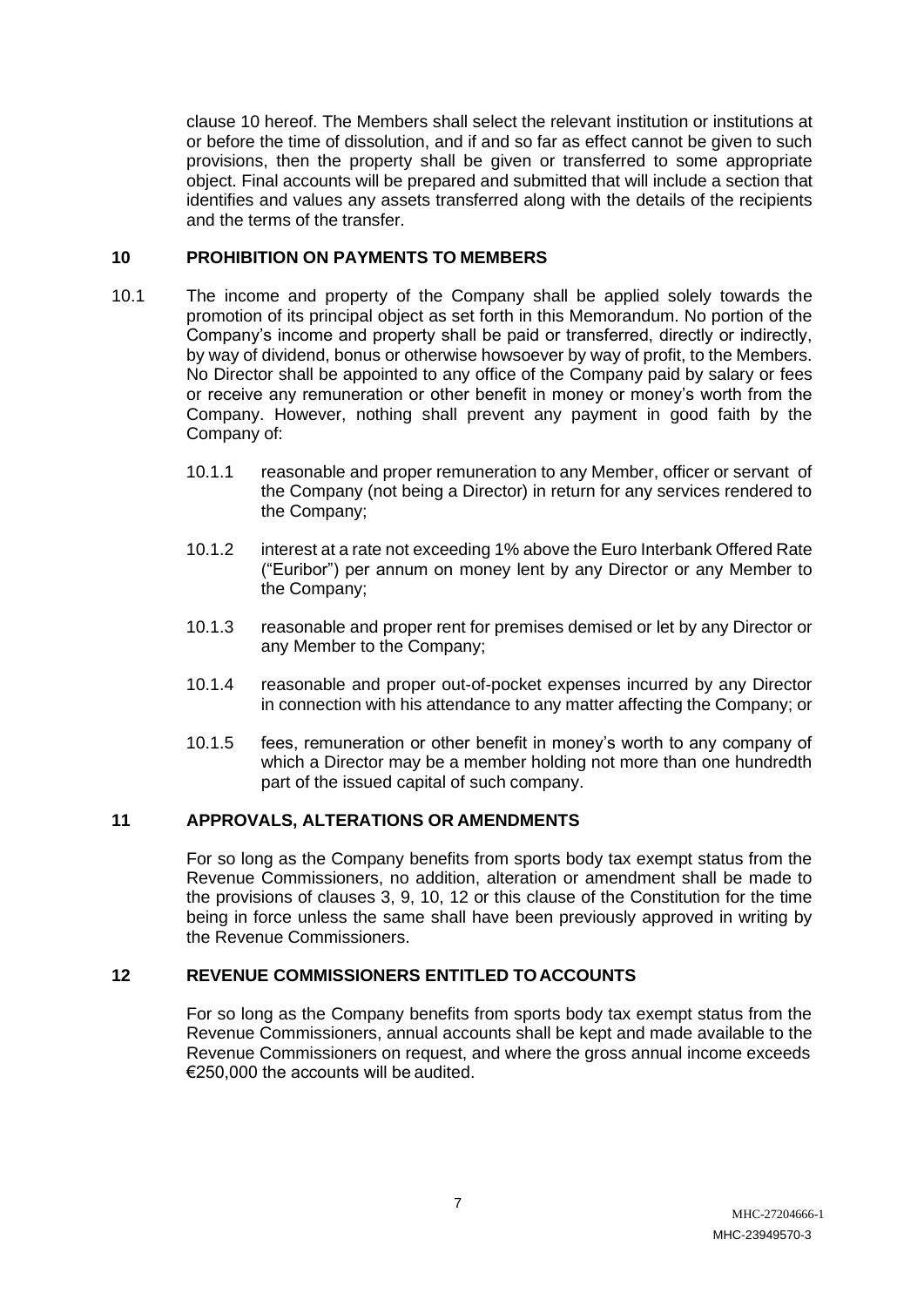### **COMPANIES ACT 2014**

## **COMPANY LIMITED BY GUARANTEE**

## **CONSTITUTION**

### **OF**

## **AVOCA HOCKEY CLUB COMPANY LIMITED BY GUARANTEE**

## **ARTICLES OF ASSOCIATION**

#### **1 PRELIMINARY**

### 1.1 **Definitions**

In these Articles:

"**Act**" means the Companies Act 2014 (as may be amended from time totime);

"**Adult Non-Playing Member**" means any adult individual who does not play Hockey as part of the Company's activities but who is duly admitted by the Board and registered as a Member and who has paid all fees, subscriptions, or periodic contributions payable to the Company under this Constitution and any rules or regulations of the Company;

"**Adult Member**" means an Adult Non-Playing Member, Full Member, or Honorary Life Member;

"**Articles**" means these Articles of Association;

"**Board**" means the board of Directors for the time being and from time to time of the Company;

"**Child Protection Guidelines**" means the Child Protection Guidelines issued by the Company as amended from time to time;

"**Child Protection Officer**" means the person appointed to develop and communicate the Child Protection Guidelines and to deal with related issues, and who will work with the Designated Liaison Person as appropriate;

"**Code of Ethics**" means the Code of Ethics and Good Practice for Children's Sport published by Hockey Ireland as amended from time to time, together with such other codes of ethics and codes of behaviour which may be adopted by the Board from time to time;

"**Constitution**" means the Memorandum and theArticles;

"**Designated Liaison Person**" means the person who is responsible for reporting allegations or suspicions of child abuse and welfare issues to statutory authorities, and who will work with the Child Protection Officer as appropriate;

"**Directors**" means the directors for the time being and from time to time of the Company or the directors present at a meeting of the Board and includes any person, from time to time, occupying the position of director by whatever name called;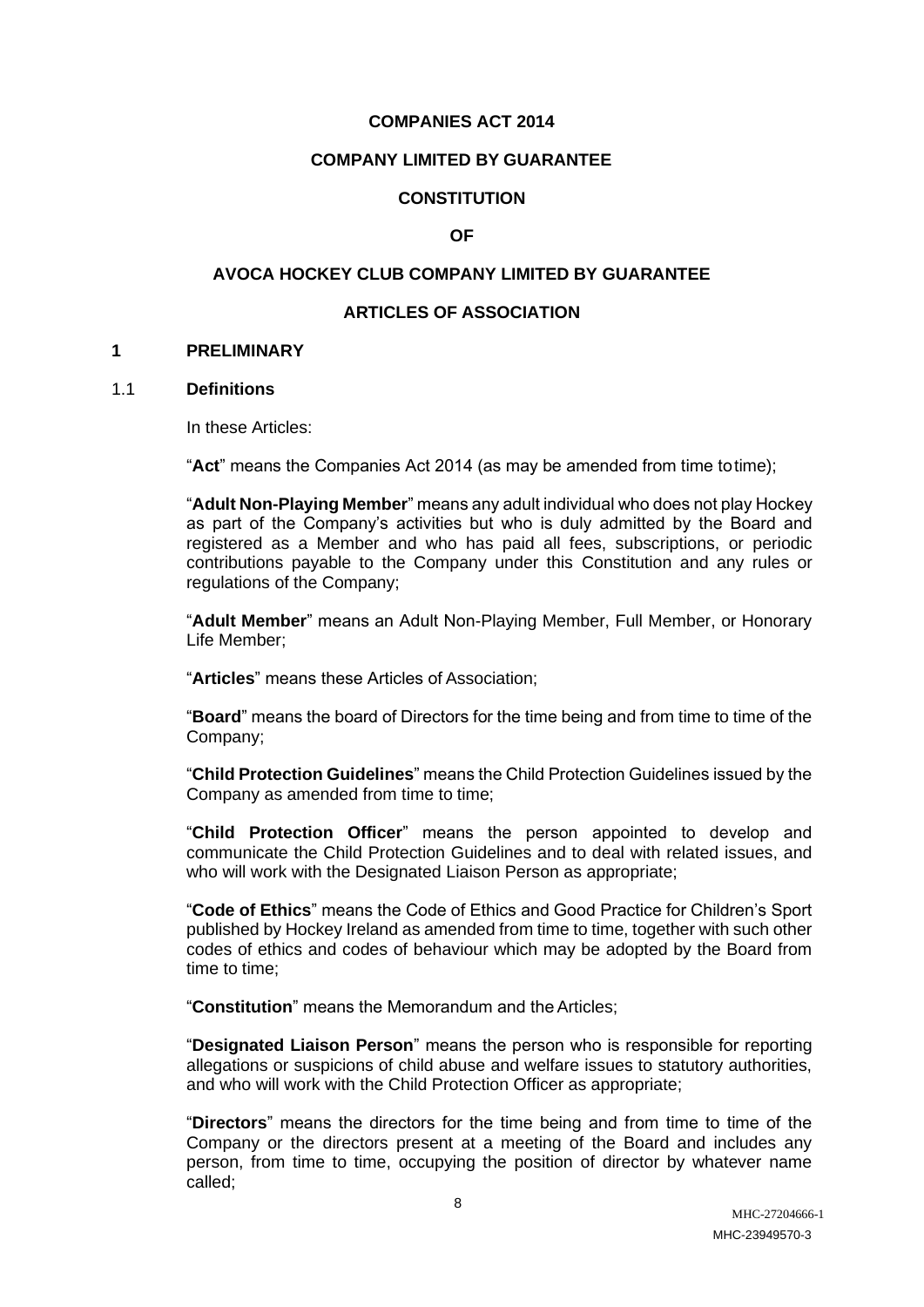"**Executive Committee**" means the committee of the Board outlined in Article 14;

"**Foundation Director**" means a person who has been a Director since the incorporation of the Company, or a person who has replaced such a Director from time to time, in accordance with clause 7.2.4;

"**Full Member**" means any adult individual who plays Hockey as part of the Company's activities and who is duly admitted by the Board and registered as a Member and who has paid all fees, subscriptions or periodic contributions payable to the Company under this Constitution and any rules or regulations of the Company;

"**Hockey**" means the game played between two teams of eleven players who use hooked sticks to drive a small ball toward goals at opposite ends of a field, or between two teams of six players who use hooked sticks to drive a small ball toward goals at opposite ends of an indoor arena, or as otherwise defined by Hockey Ireland;

"**Hockey Ireland**" means the governing body for Hockey in the Republic of Ireland;

"**Honorary Life Member**" means any adult individual who has been admitted as Honorary Life Member in accordance with the criteria set by the Board from time to time;

"**Junior**" means, in relation to any particular day, a person less than 16 years of age who trains and plays with the underage teams in the Company;

"**Junior Member**" means any person less than 16 years of age who is duly registered as a Member and who has paid all fees, subscriptions, or periodic contributions payable to the Company under this Constitution and any rules or regulations of the Company;

"**Mandatory Provision**" means a provision of any of Parts 1 to 14 or Part 18 of the Act (together with any statutory modification thereof in force at the date on which these Articles become binding on the Company) that applies to companies limited by guarantee and that is not an Optional Provision;

"**Member**" means a member of the Company from time to time;

"**Memorandum**" means the Memorandum of Association of the Company;

"**Month**" means a calendar month;

"**Officer Role**" means the Director roles set out in Article 7.2.2;

"**Optional Provision**" means a provision of any of Parts 1 to 14 or Part 18 of the Act (together with any statutory modification thereof in force at the date on which these Articles become binding on the Company) that applies to companies limited by guarantee and that:

- (a) contains a statement to the effect, or is governed by a provision elsewhere to the effect, that the provision applies save to the extent that the Constitution provides otherwise or unless the Constitution states otherwise; or
- (b) is otherwise of such import;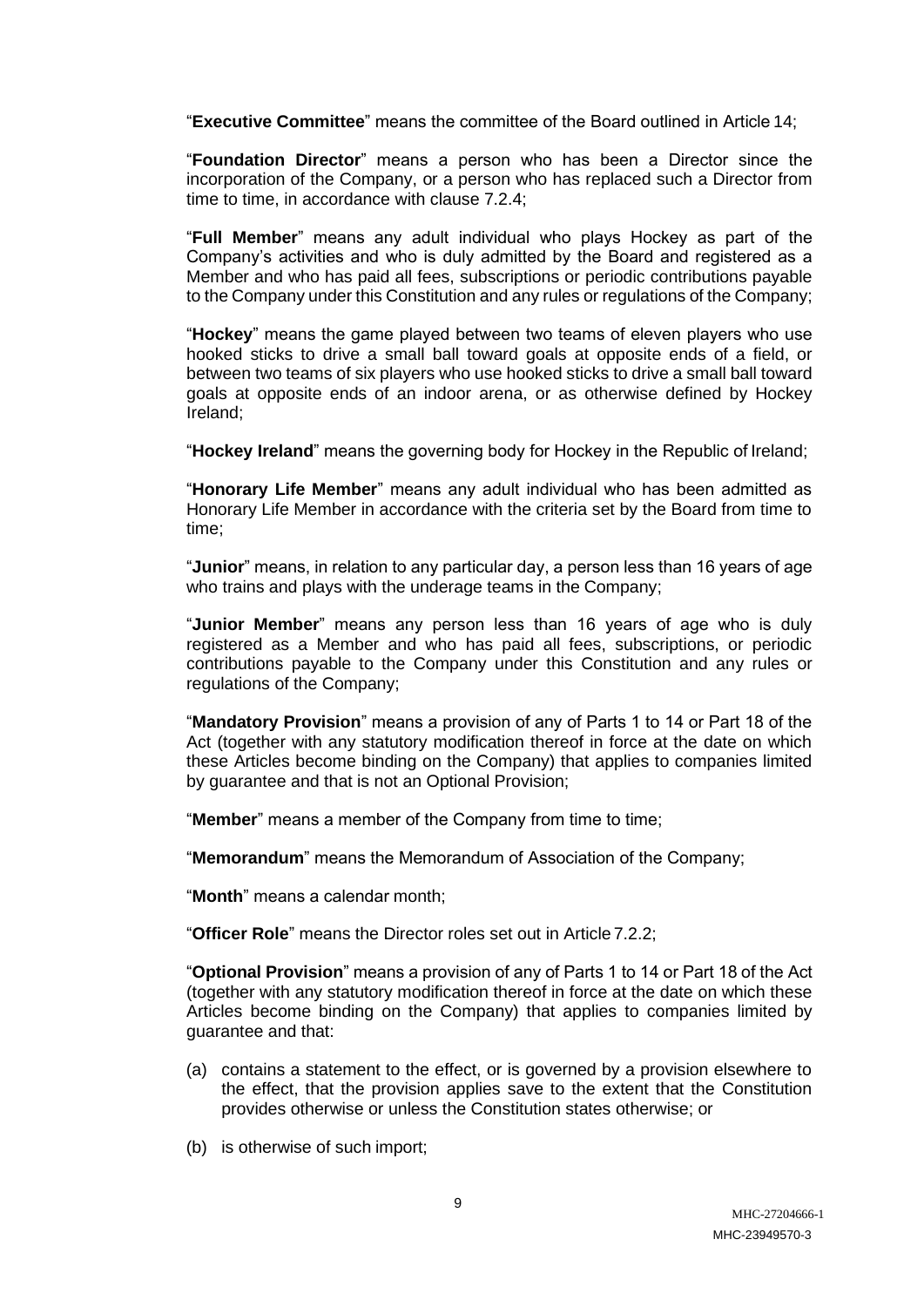"**President**" means the President of the Executive Committee, who is also a Director;

"**Secretary**" means any person appointed to perform the duties of the secretary of the Company, and shall include any temporary, assistant or acting secretary;

"**Seal**" means the common seal of the Company;

"**State**" means the territory of the Republic of Ireland; and

"**Year**" means a calendar year.

## 1.2 **Interpretation**

- 1.2.1 Words importing the singular number only shall include the plural number and vice versa. Words importing the masculine gender shall include the feminine gender. Words importing persons shall include corporations.
- 1.2.2 Expressions referring to writing shall, unless the contrary intention appears, be construed as including references to printing, lithography, photography and any other modes of representing or reproducing words in a visible form, including in electronic form.
- 1.2.3 Unless the contrary intention appears, words or expressions contained in this Constitution shall bear the same meaning as in the Act, or any statutory modification thereof in force at the date at which this Constitution becomes binding on the Company.
- 1.2.4 Headings and footnotes used in this Constitution are for convenience of reference only and shall not be considered to form part of this Constitution.
- 1.2.5 Subject to the requirements of any Mandatory Provision, to the greatest extent possible the provisions of this Constitution shall take precedence over the provisions of the Act.

## **2 MEMBERS**

## 2.1 **Number of Members**

The number of Members at the date of adoption of this Constitution is [x] but the Directors may from time to time register an increase or decrease in the number of Members, subject to there being a minimum of three Members for so long as the Company benefits from sports body tax exempt status from the Revenue Commissioners.

## 2.2 **Appointment and Replacement of Members**

- 2.2.1 The categories of membership are:
	- (A) Full Members;
	- (B) Junior Members;
	- (C) Adult Non-Playing Members; and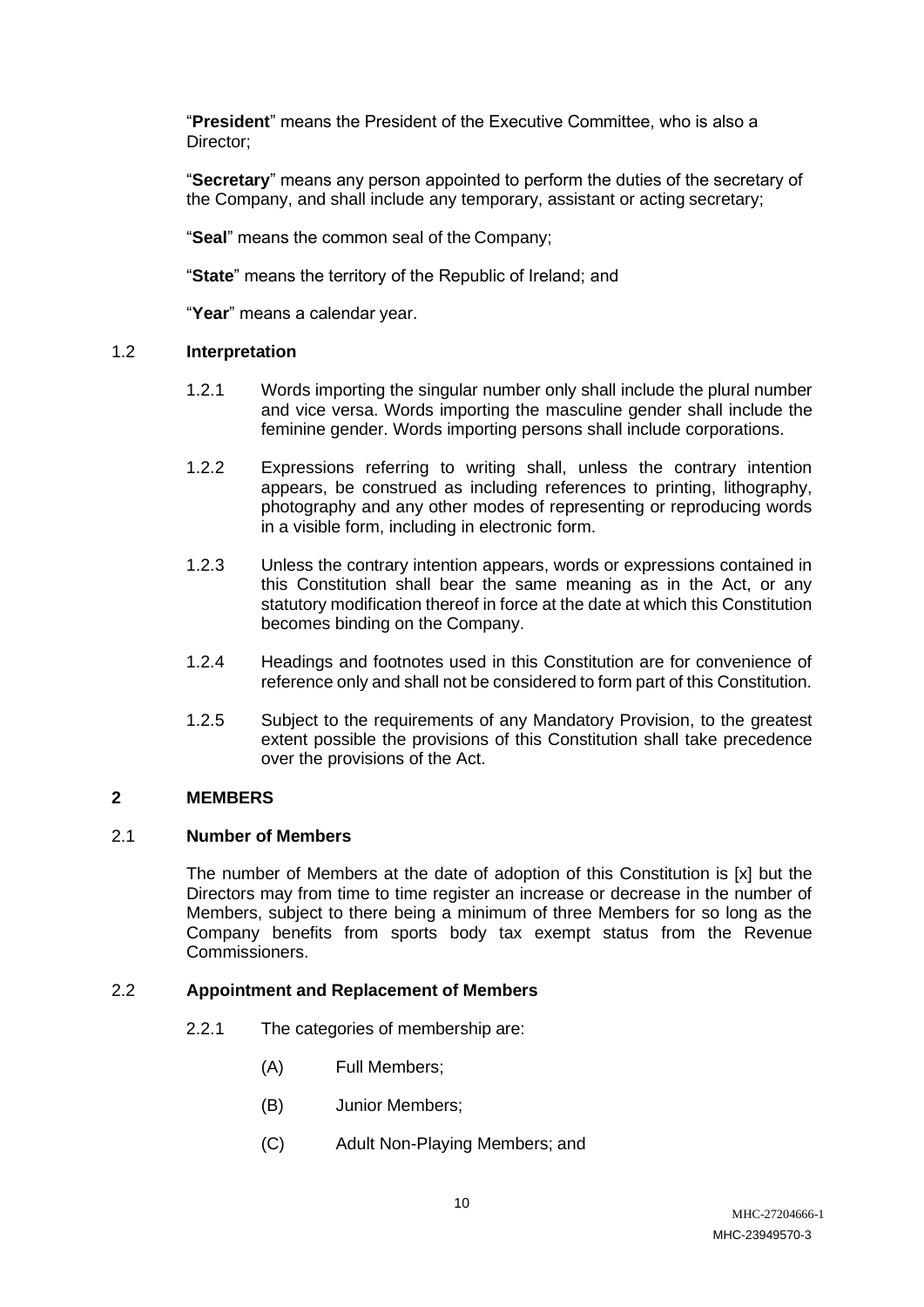- (D) Honorary Life Members.
- 2.2.2 Application for membership is made to the Board in accordance with such criteria as set out by the Board from time to time. An individual becomes a Member if their membership application is approved by the Board.
- 2.2.3 Retention of membership is subject to compliance with such criteria as set by the Board from time to time and payment of the membership subscription fixed at annual general meeting.
- 2.2.4 All classes of Members have the same rights save that:
	- (A) Junior Members may not vote;
	- (B) subscriptions are not payable by Honorary Life Members; and
	- (C) the membership of Honorary Life Members is valid for life subject to Articles 2.2.5 to 2.2.7, Article 2.2.9, and Article 6.
- 2.2.5 A Member may resign his membership by serving notice to that effect upon the Secretary at the registered office of the Company, such resignation to take effect no earlier than the date of service of the notice of resignation.
- 2.2.6 The Directors may require a Member to resign his membership by serving notice upon the Member terminating his membership, such termination to take effect no earlier than the date of service of the notice of termination.
- 2.2.7 Every Member must comply with the following conditions of membership:
	- (A) that he agrees to be bound by and to comply with the Child Protection Guidelines and by the Code of Ethics;
	- (B) that he agrees to be bound by and to comply with the Company's complaints and disciplinary procedures; and
	- (C) that he agrees to comply with this Constitution, and all other rules and regulations of the Company.

Where a Member does not comply with any of the above conditions of membership then it becomes a disciplinary matter under Article 6.

- 2.2.8 Failure to pay membership subscription fees when due will result in termination of membership.
- 2.2.9 The death of, or bankruptcy of, a Member shall terminate his membership with immediate effect.

### 2.3 **Members' Rights and Obligations**

2.3.1 Each Member shall, on request, be entitled to be provided with a certificate of membership.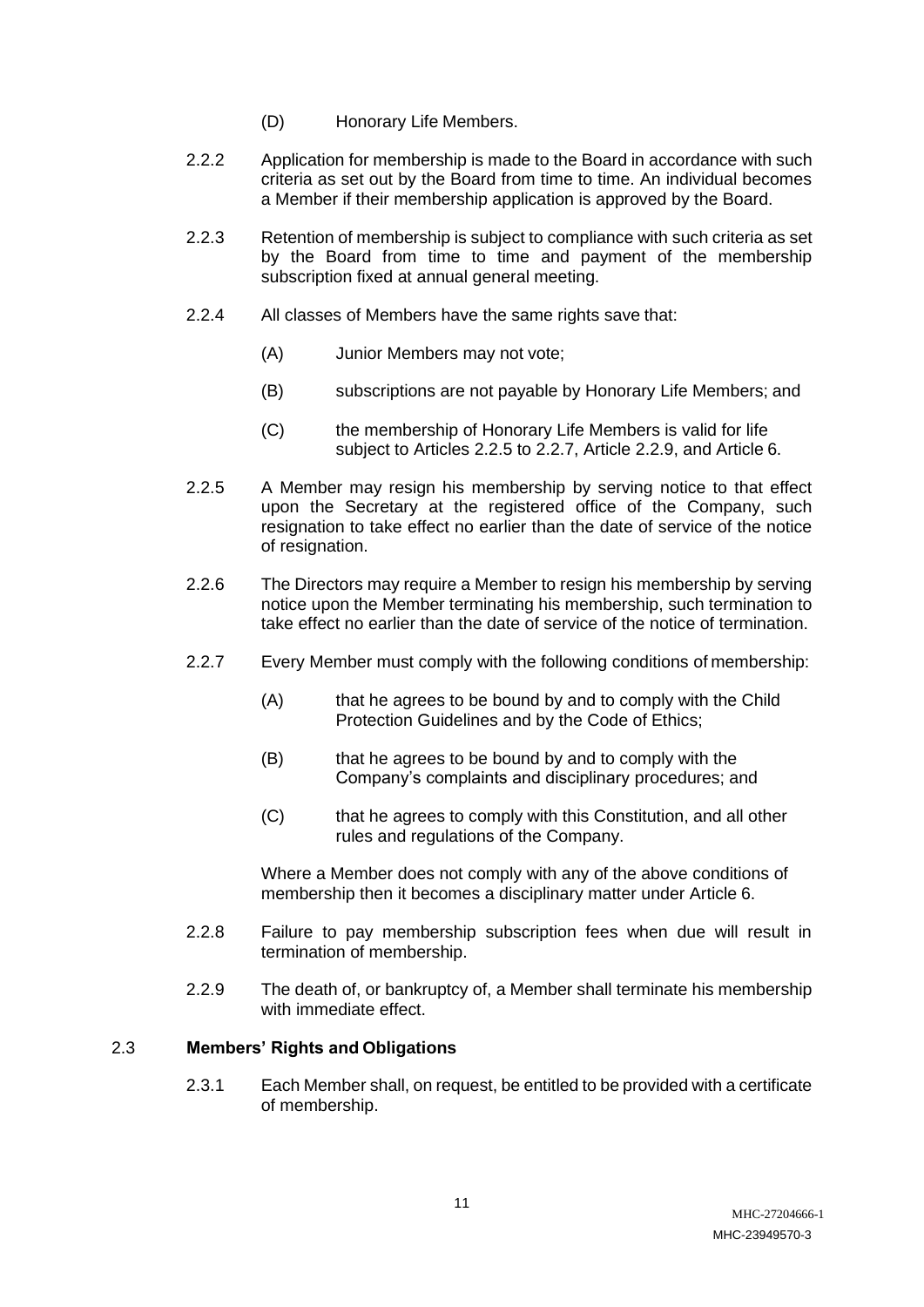- 2.3.2 Each Member shall use his reasonable endeavours to promote the principal object and the interests of the Company and shall observe all of the Company's regulations affecting him contained in, or effective pursuant to, this Constitution or the Act.
- 2.3.3 The rights of each Member shall be personal to him and shall not be transferable, transmissible or chargeable by his own act, by operation of law or otherwise.
- 2.3.4 A register shall be kept by the Company containing the names and addresses of all the Members, together with such particulars as may be required by the Act.
- 2.3.5 Save as provided by these Articles, each Member shall be entitled to notice of, and to attend and vote at, general meetings of the Members.

## **3 GENERAL MEETINGS**

### 3.1 **General Meetings**

- 3.1.1 In accordance with the Act, general meetings are meetings of the Members and may be held by way of annual general meeting or extraordinary general meeting. All general meetings other than annual general meetings shall be called extraordinary general meetings.
- 3.1.2 An annual general meeting shall be held at such time (within a period of not more than 15 months after the holding of the last preceding annual general meeting) and place as may be determined by the Board.
- 3.1.3 Subject to the provisions of section 176 of the Act, general meetings of the Members may be held inside or outside the State, and Members may attend by means of conference or other telecommunication or electronic facility which provides them with a reasonable opportunity to participate, and if attending by such means will be deemed to be present in person at such meeting and shall be entitled to vote and be counted in a quorum accordingly.

## 3.2 **Notice of General Meetings**

- 3.2.1 Subject to section 181 of the Act, a meeting of the Members, other than an adjourned meeting, shall be called in the case of an annual general meeting or an extraordinary general meeting for the passing of a special resolution, by not less than 21 days' notice, and in the case of any other extraordinary general meeting, by not less than 7 days' notice. Any motion for a general meeting must be notified to the Board in writing in such time so as to allow inclusion in the notices of such meetings.
- 3.2.2 A meeting of the Members shall, notwithstanding that it is called by shorter notice than that specified in Article 3.2.1, be deemed to have been duly called if it is so agreed by all the Members entitled to attend and vote at the meeting and (unless no statutory auditors of the Company stand appointed in consequence of the Company availing itself of the audit exemption under section 360 or 365 of the Act, and, where relevant, section 399 of the Act has been complied with in that regard), the statutory auditors of the Company.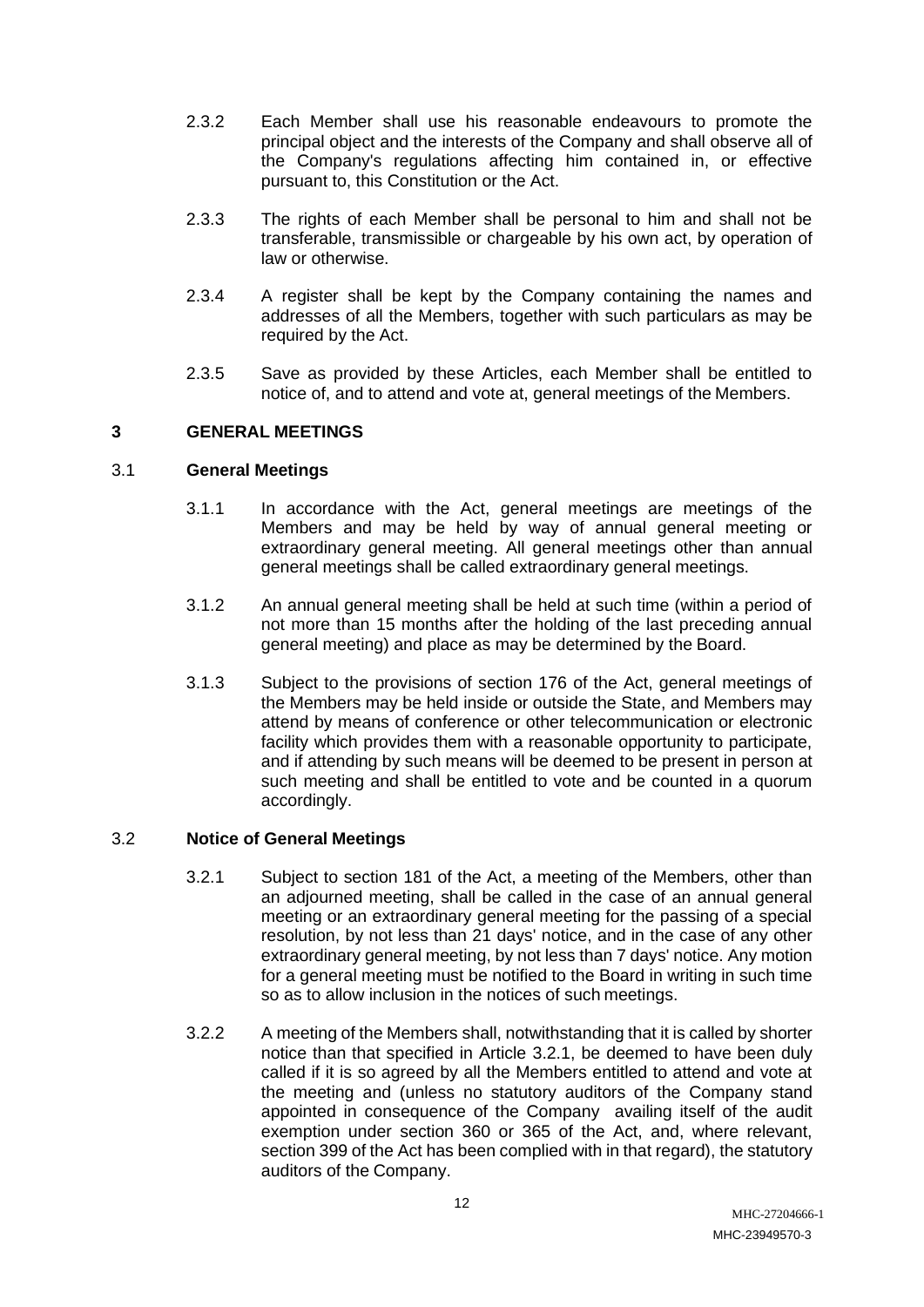- 3.2.3 The notice of a meeting shall specify the place(s), the date and the time of the meeting, the general nature of the business to be transacted at the meeting, in the case of a proposed special resolution, the text or substance of that proposed special resolution.
- 3.2.4 In determining whether the correct period of notice has been given by a notice of a meeting, neither the day on which the notice is served nor the day of the meeting for which it is given shall be counted.
- 3.2.5 The accidental omission to give notice of a meeting to, or the non-receipt of notice of a meeting by, any person entitled to receive notice shall not invalidate the proceedings at that meeting.
- 3.2.6 The Directors may, whenever they think fit, convene an extraordinary general meeting and extraordinary general meetings shall also be convened:
	- (A) on such requisition or in default may be convened by such requisitionists as are provided for in section 178 of the Act (as modified by section 1203 of the Act); or
	- (B) if a resolution to convene an extraordinary general meeting is passed at the preceding annual general meeting.

Within 21 days of a requisition or resolution referred to in (A) or (B), the directors must convene an extraordinary general meeting to be held within 2 months of the requisition or resolution.

- 3.2.7 If at any time there are not sufficient Directors capable of acting to form a quorum, any Director or any Member may convene an extraordinary general meeting in the same manner as nearly as possible as that in which meetings may be convened by the Directors.
- 3.2.8 Notice of every general meeting of the Members shall be given in the manner provided for in these Articles to such persons as are under the Act and these Articles entitled to receive notices from the Company including every Member, every person being a personal representative or the official assignee in bankruptcy of a Member (where the Member but for his death or bankruptcy would be entitled to receive notice of the meeting), and the statutory auditors (if appointed) for the time being of the Company.
- 3.2.9 Notwithstanding any provision of Article 19, where notice of a general meeting is given by posting by ordinary prepaid post to the usual or notified address of a Member, then, for the purposes of an issue as to whether the correct period of notice for that meeting has been given, the giving of the notice shall be deemed to have been effected on the expiration of 24 hours following posting.

# **4 PROCEEDINGS AT GENERAL MEETINGS**

## 4.1 **Proceedings at General Meetings**

4.1.1 The business of the annual general meeting shall include: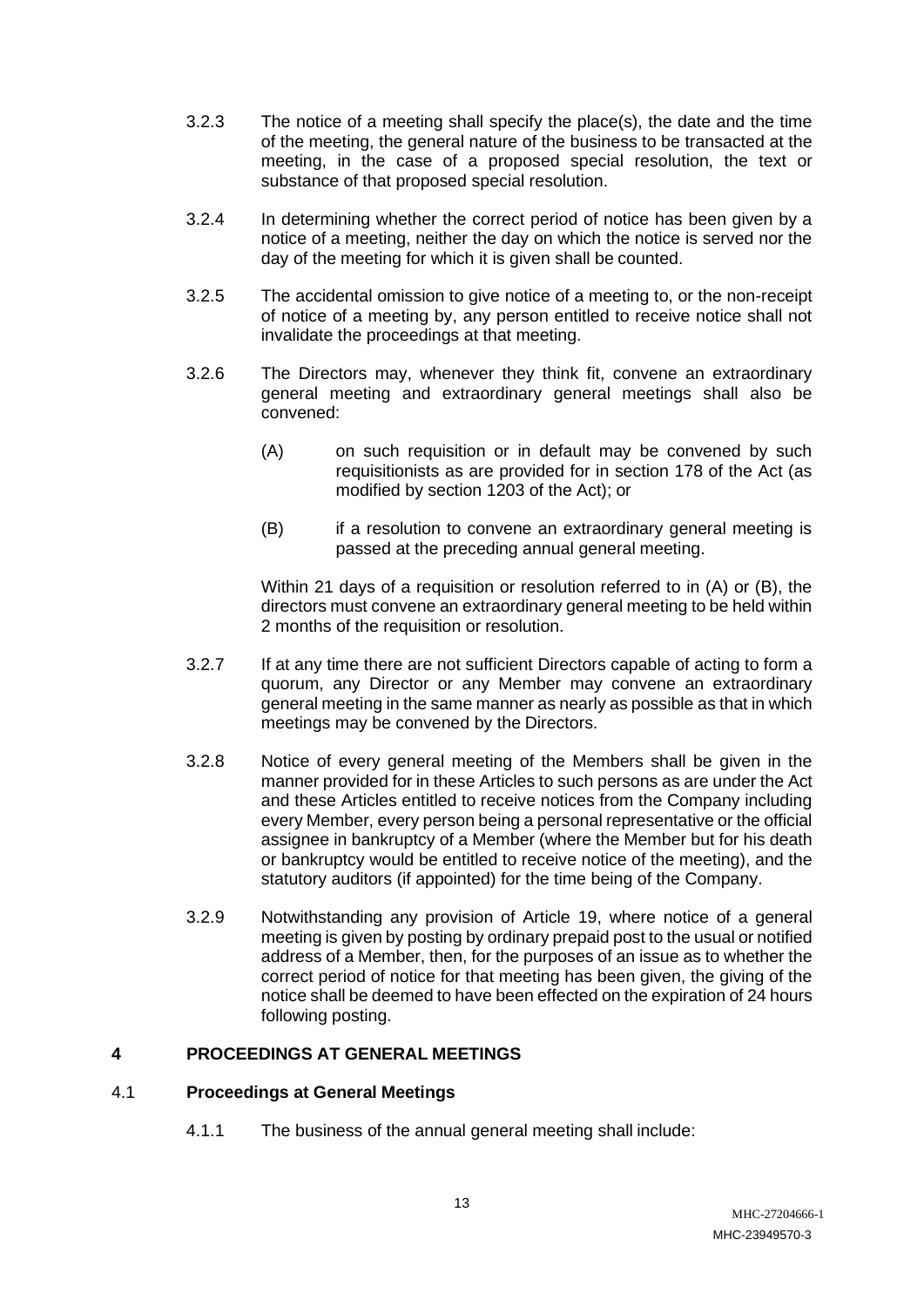- (A) the consideration of the Company's statutory financial statements and the report of the Directors and, unless the Company is entitled to and has availed itself of the audit exemption under section 360 or section 365 of the Act, the report of the statutory auditors on those statements and that report;
- (B) the review by the Members of the Company's affairs;
- (C) the election and re-election of Directors and the Executive Committee;
- (D) the appointment or re-appointment of the statutory auditors (if applicable); and
- (E) authorising the Directors to fix the remuneration of the auditors (if applicable).

## 4.2 **Quorum for General Meetings**

- 4.2.1 Save as herein otherwise provided, five Full Members present in person shall be a quorum. Members attending a meeting by way of conference or other telecommunication or electronic facility will be deemed to be present in person at such meeting in accordance with Article 3.1.3.
- 4.2.2 No business shall be transacted at any general meeting unless a quorum of Members is present both at the time when the meeting proceeds to business and during the currency of the meeting.
- 4.2.3 If within half an hour after the time appointed for a general meeting a quorum is not present, then the meeting, if convened upon the requisition of Members shall be dissolved; in any other case it shall stand adjourned to the same day in the next week at the same time and place, or to such other day and at such other time and place as the Directors may determine, and if at the adjourned meeting a quorum is not present within half an hour from the time appointed for the meeting, the Members present shall be a quorum

## 4.3 **Chairperson of General Meetings**

The Chairperson shall preside as chairperson at every general meeting of the Members, or if there is no such chairperson, or if he is not present within 15 minutes after the time appointed for the holding of the meeting or is unwilling to act, the Directors present shall elect one of their number to be chairperson of the meeting.

## 4.4 **Adjournment of General Meetings**

4.4.1 The chairperson may, with the consent of any meeting at which a quorum is present, (and shall, if so directed by the meeting) adjourn the meeting from time to time and from place to place, but no business shall be transacted at any adjourned meeting other than the business left unfinished at the meeting from which the adjournment took place.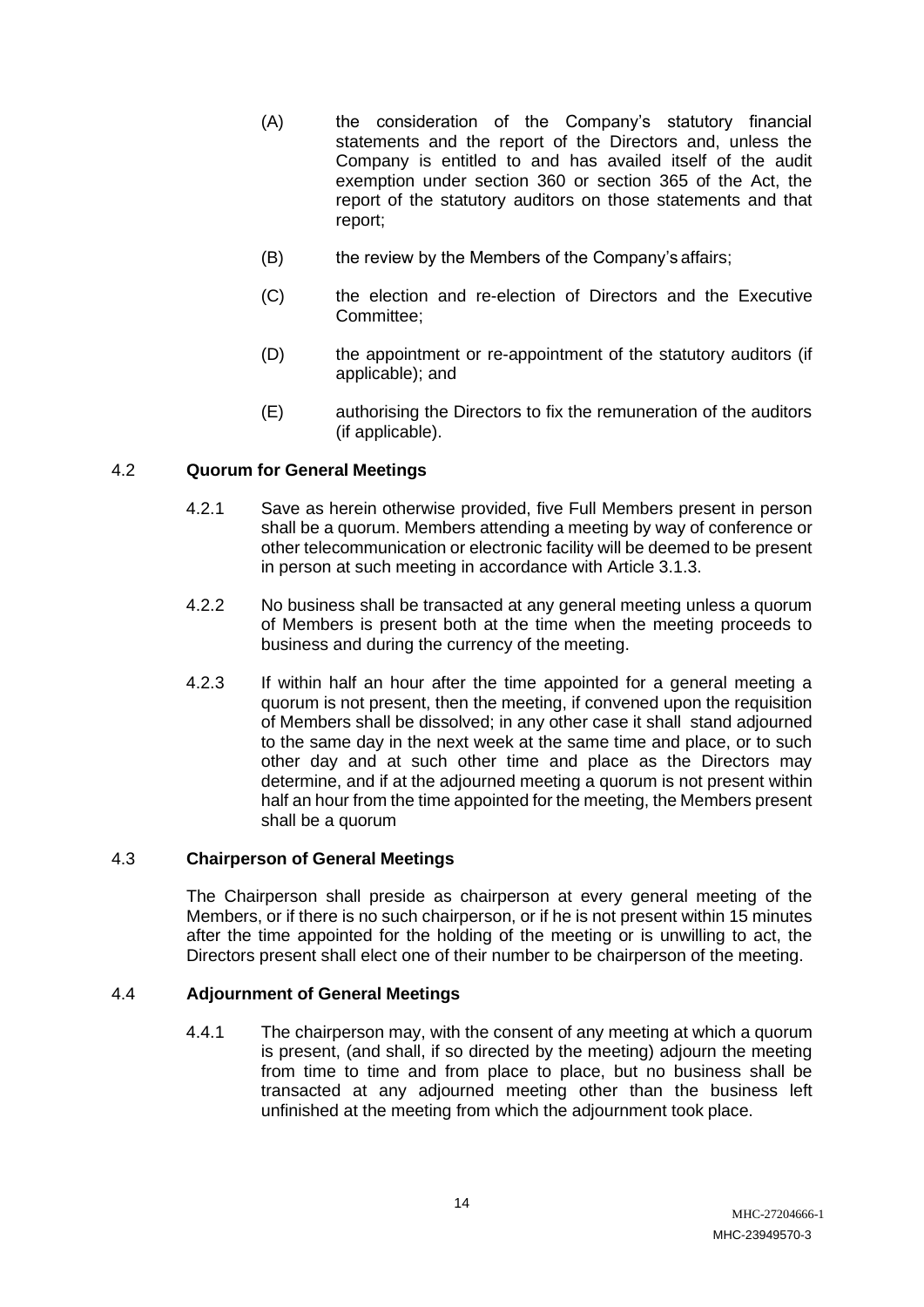- 4.4.2 When a meeting is adjourned for 30 days or more, notice of the adjourned meeting shall be given as in the case of an original meeting.
- 4.4.3 When a meeting is adjourned for 29 days or less, it shall not be necessary to give any notice of an adjourned meeting or of the business to be transacted at an adjourned meeting.

## 4.5 **Voting at General Meetings**

- 4.5.1 At any general meeting a resolution put to the vote of the meeting shall be decided on a show of hands (or if the meeting is being held by way of conference or other telecommunication or electronic facility, by way of voice indication or other electronic indication) unless a ballot (i.e. a poll) is (before or on the declaration of the result of the show of hands) demanded:
	- (A) by the chairperson,
	- (B) by at least three Members present in person and entitled to vote, or
	- (C) by any Member or Members present in person and representing not less than 10 per cent of the total voting rights of all the Members concerned having the right to vote at the meeting.
- 4.5.2 At a meeting, a poll may be demanded in relation to a matter (whether before or on the declaration of the result of the show of hands in relation to it). A demand for a poll may be withdrawn by the person or persons who have made the demand.
- 4.5.3 Subject to Article 3.1.3, every Full Member, Adult Non-Playing Member, and Honorary Life Member present at a general meeting shall have one vote.
- 4.5.4 No objection shall be raised as to the qualification of any voter except at the meeting or adjourned meeting at which the vote objected to is given or tendered, and every vote not disallowed at such meeting shall be valid for all purposes. Any such objection made in due time shall be referred to the chairperson of the meeting whose decision shall be final and conclusive.
- 4.5.5 Unless a poll is so demanded (and the demand not be withdrawn), a declaration by the chairperson that a resolution has, on a show of hands (or if the meeting is being held by way of conference or other telecommunication or electronic facility, by way of voice indication or other electronic indication), been carried or carried unanimously or by a particular majority or lost, shall be conclusive evidence of the fact without proof of the number or proportion of the votes recorded in favour of or against such resolution.
- 4.5.6 Except as provided in Article 4.5.8, if a poll is duly demanded (and the demand is not withdrawn) it shall be taken in such manner as the chairperson directs and the result of the poll shall be deemed to be the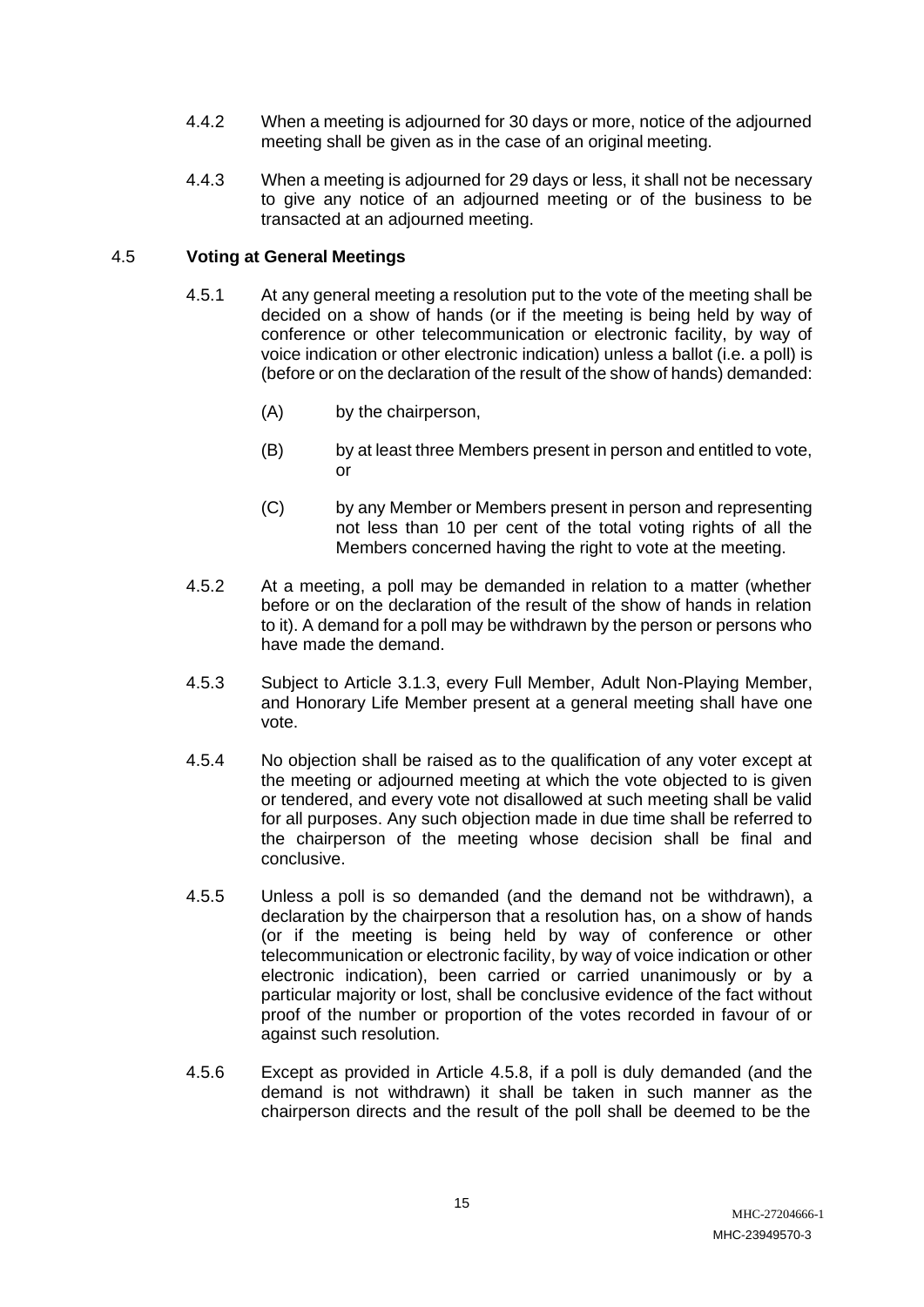resolution, in relation to the matter concerned, of the meeting at which the poll was demanded.

- 4.5.7 Where there is an equality of votes, whether on a show of hands (or if the meeting is being held by way of conference or other telecommunication or electronic facility, by way of voice indication or other electronic indication) or on a poll, the chairperson of the meeting shall be entitled to a second or casting vote.
- 4.5.8 A poll demanded on the election of the position of chairperson of the meeting or on a question of adjournment shall be taken forthwith. A poll demanded on any other question shall be taken at such time as the chairperson of the meeting directs, and any business other than that upon which a poll has been demanded may be proceeded with pending the taking of the poll.
- 4.5.9 Subject to sections 191 to 198 of the Act, a resolution in writing signed by all the Members for the time being entitled to attend and vote on such resolution at a general meeting (or being bodies corporate by their duly authorised representatives) shall be as valid and effective for all purposes as if the resolution had been passed at a general meeting of the Members duly convened and held, and if described as a special resolution, shall be deemed to be a special resolution within the meaning of the Act. A resolution in writing made pursuant to this Article 4.5.9 may consist of one document or two or more documents in like form each signed by one or more Members. For the avoidance of doubt, electronic signature (including email signature) will suffice for written resolutions of the Members. For the avoidance of doubt, electronic signature (including email signature) will suffice for written resolutions of the Members.

## **5 CODE OF ETHICS AND GOOD PRACTICE FOR CHILDREN'S SPORT**

The Company is fully committed to safeguarding the wellbeing of all of its Members. Every individual in the Company should at all times show respect and understanding for Members' rights, consider the safety and welfare of each athlete and conduct himself or herself in a manner that reflects the principles of the Company, and the guidelines contained in the Code of Ethics and the Child Protection Guidelines.

## **6 DISCIPLINARY MATTERS**

- 6.1 The Board shall have the power to discipline any Member in the manner set out in this Article when it is satisfied there has been any breach of this Constitution, or any other rules or regulations of the Company or where there has been conduct likely to bring the Company or the sport of Hockey into disrepute.
- 6.2 The Board may, without limitation, suspend Membership of any person or remove recognition of titles won or records achieved by, caution or censure any such Member.
- 6.3 The Board may further suspend the Membership of any person pending the outcome of any investigation process.
- 6.4 As set out in Article 2.2.6, the Directors may require a Member to resign.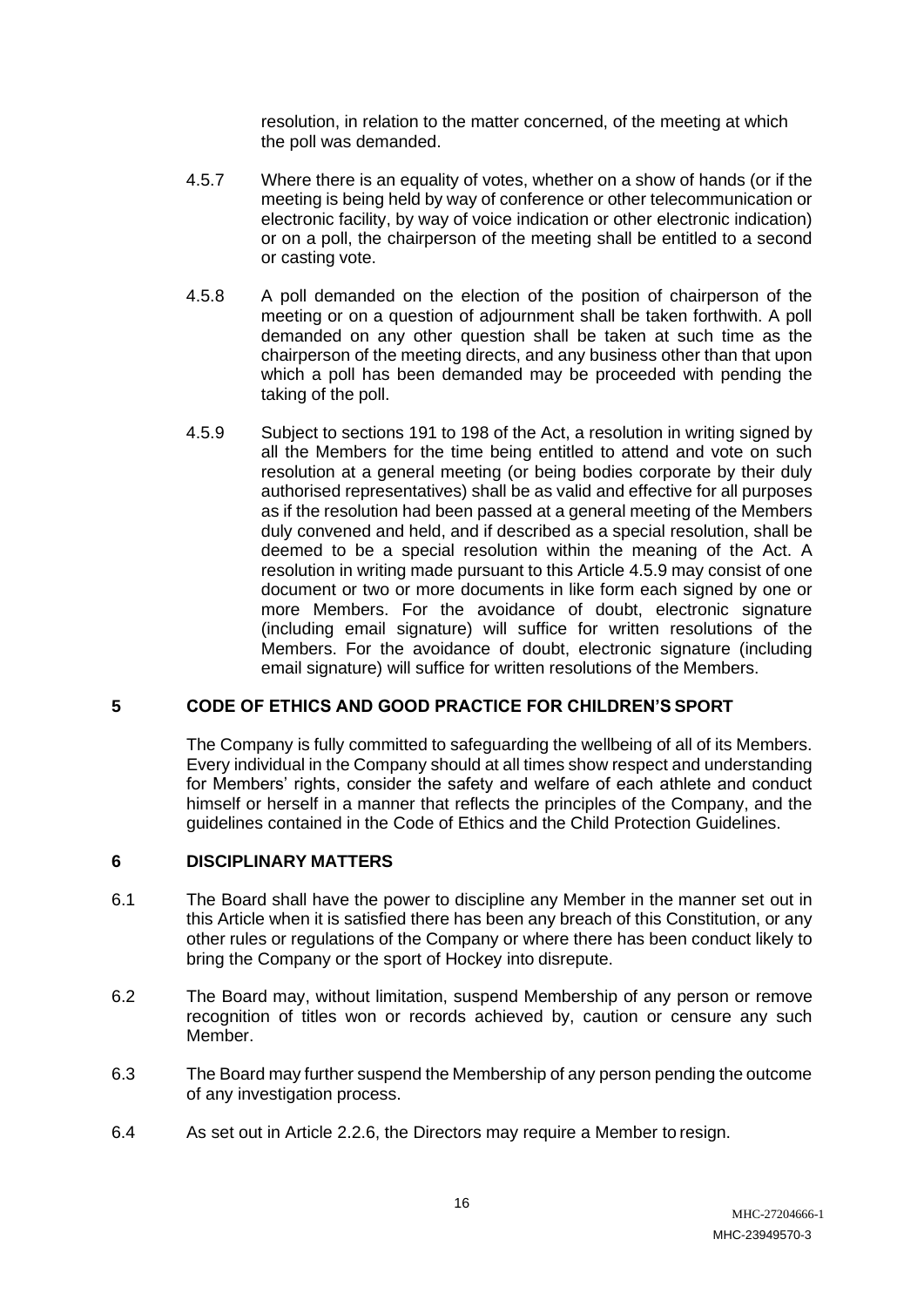- 6.5 The Board may delegate the exercise of its disciplinary functions to any committee, sub-committee or ad hoc committee of the Board, subject to final approval by the Board of any discipline decided on.
- 6.6 An appeal shall lie from any decision in a disciplinary matter to an appeal panel consisting of an independent person or persons to be appointed by the Board.
- 6.7 Unless the Board otherwise allows, no appeal against a disciplinary decision shall be allowed unless notice in writing of intention to appeal is received by the Company within 14 days after the decision has been communicated to the person in respect of whom the decision was made.
- 6.8 All powers under this Article must be exercised in accordance with the principles of fairness and natural justice.

## **7 BOARD OF DIRECTORS**

## 7.1 **Directors' powers of management**

- 7.1.1 The business of the Company shall be managed by the Directors, who may exercise all such powers of the Company as are not, by the Act or by this Constitution, required to be exercised by the Members in general meeting, but subject to:
	- (A) the provisions of this Constitution;
	- (B) the provisions of the Act; and
	- (C) such directions, not being inconsistent with the foregoing provisions, as the Members in general meeting may (by special resolution) give, provided that no direction given by the Members in general meeting shall invalidate any prior act of the Directors which would have been valid if that direction had not been given.

## 7.2 **Appointment of Directors**

- 7.2.1 Any purported appointment of a Director without that Director's consent shall be void.
- 7.2.2 The Board is comprised of between 6 and 9 individuals being:
	- (A) The Chairperson, who is elected at annual general meeting in accordance with Article 8.1;
	- (B) the President who is elected at annual general meeting in accordance with Article 8.2;
	- (C) the Vice President, who is elected at annual general meeting;
	- (D) the two Foundation Directors, who are nominated and elected in accordance with Article 7.2.4:
	- (E) the Finance Director, who is elected at annual general meeting; and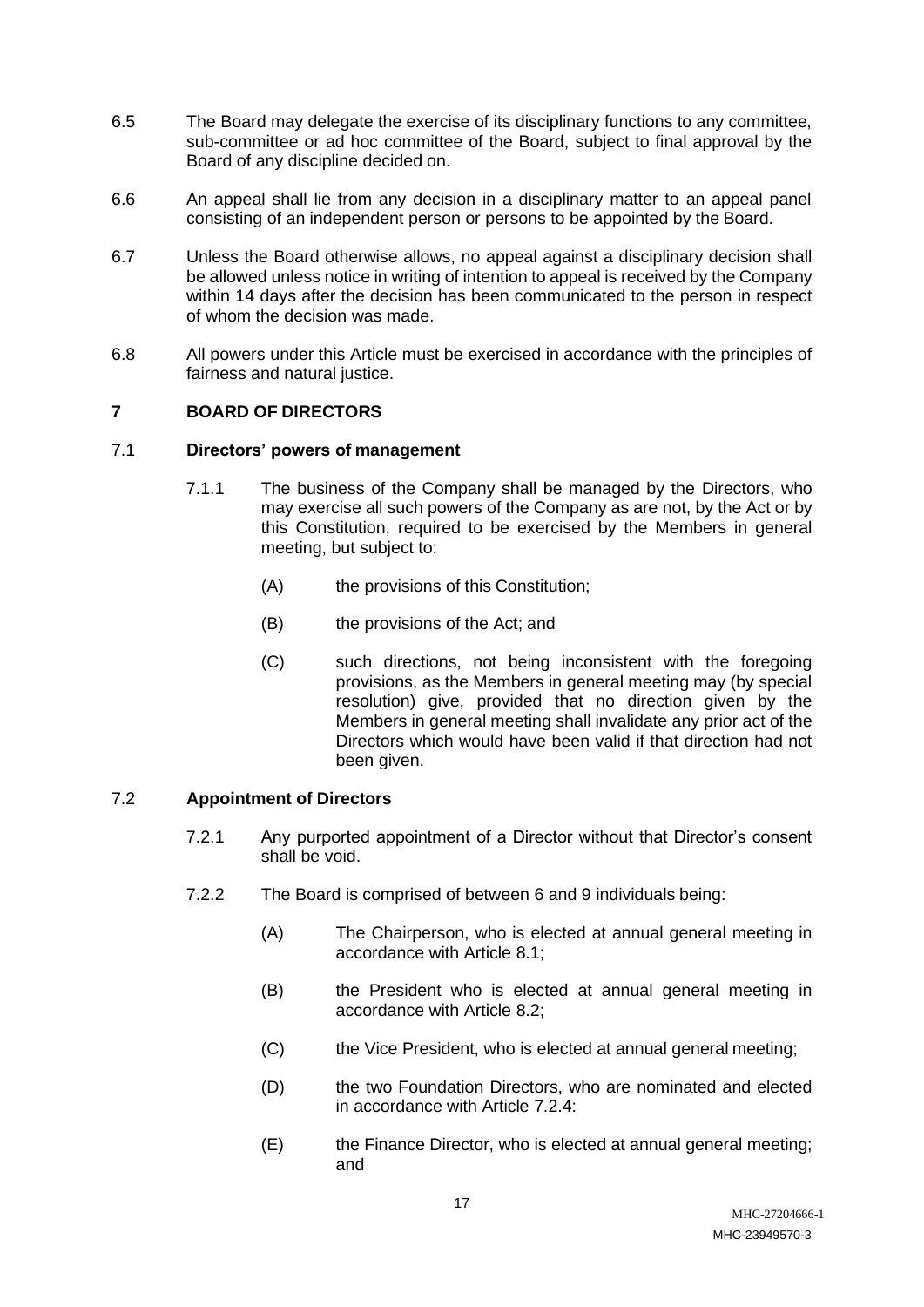- (F) three Directors appointed by the Board in accordance with Article 7.2.3.
- 7.2.3 The Board shall have power at any time, and from time to time, to appoint any person to be a Director, either to fill a casual vacancy or as an addition to the existing Directors, provided always that any such appointee shall hold office only until the next following general meeting whereupon their directorship shall be put to such meeting for endorsement of the Members and provided always that the total number of Directors shall not at any time exceed the number fixed in accordance with these Articles. For the avoidance of doubt, if the endorsement referenced in this Article is not forthcoming, the appointee in question shall immediately cease to be a Director.
- 7.2.4 When a Foundation Director retires, or ceases to be a Director for any reason, the outgoing Foundation Director (or in the event that he is indisposed and unable to act, the other remaining Foundation Director) may nominate any Adult Member to serve as a Foundation Director. The Members may, at their discretion, elect that nominee as a Foundation Director at annual general meeting. Should the Members decide not to elect that nominee as a Foundation Director, then any Adult Member may be elected by the Members as a Foundation Director at annual general meeting.
- 7.2.5 The Members may by ordinary resolution appoint another person in place of a Director removed from office under Article 10.1.1 subject to Article 7.2.4.

## **8 OFFICER ROLES**

- 8.1 The Chairperson is elected at annual general meeting and is the chairperson of Board meetings and general meetings. Only Adult Members may be elected as Chairperson. Individuals who are President, Vice President, or Finance Director may not be elected as Chairperson.
- 8.2 The President is elected at annual general meeting and chairs the Executive Committee. The President acts as a liaison between the Executive Committee and the Board and reports to the Board on the activities of the Executive Committee. Only the Vice President is eligible for election as President, unless the Vice President does not run for election as President, in which case any Full Member is eligible for election as President.
- 8.3 The Vice President carries out the duties of the President when required to do so due to the unavailability of the President.
- 8.4 The Finance Director is the treasurer of the Company and ensures that financial reports are presented to the Board. For the avoidance of doubt, each Director retains responsibility for oversight of the Company's financial affairs under company law.

# **9 TERMS OF OFFICE OF DIRECTORS**

- 9.1.1 The President, Vice President, Finance Director, and Directors appointed under Article 7.2.3 serve for 2 years from the date of election or appointment.
- 9.1.2 The Foundation Directors serve for three years from the date of election.<br>18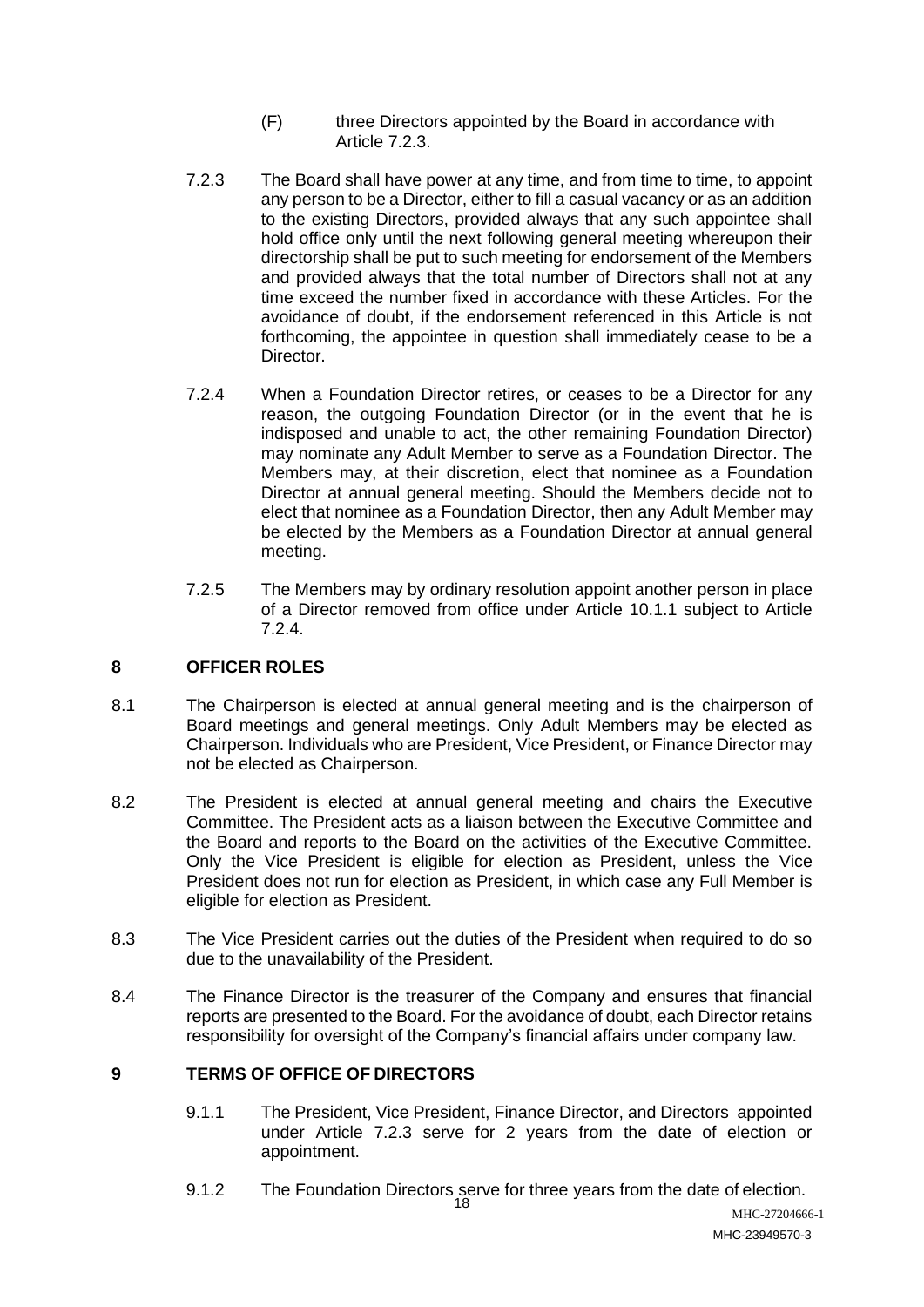- 9.1.3 The Chairperson serves for four years from the date of election.
- 9.1.4 Subject to Article 9.1.5, persons may not serve as Director for more than nine consecutive years, or more than 12 years in total (including consecutive and non-consecutive years).
- 9.1.5 Notwithstanding the provisions of Article 9.1.4, Directors who have been appointed by the Board in accordance with Article 7.2.3 may not serve for more than four years (consecutively or in total).
- 9.1.6 Directors who have already served as Director in an Officer Role may serve as Director, and seek nomination/appointment/election, in a different Officer Role, subject to the restrictions in Articles 7.2.4, 8, 9.1.4, and 9.1.5.

## **10 REMOVAL OF DIRECTORS AND VACATION OF OFFICE**

- 10.1.1 The Members may by ordinary resolution remove any Director before the expiration of his period of office, notwithstanding anything in these Articles or in any agreement between the Company and such Director. Such removal shall be without prejudice to any claim such Director may have for damages for breach of any contract of service between him and the Company.
- 10.1.2 The office of Director shall be vacated if:
	- (A) the Director holds any office or place of profit in the Company;
	- (B) the Director is adjudged bankrupt, or being a bankrupt, has not obtained a certificate of discharge in the relevant jurisdiction, or makes any arrangement or composition with his creditors generally;
	- (C) the Director becomes or is deemed to be subject to a disqualification order within the meaning of Chapter 4 of Part 14 of the Act;
	- (D) the health of the Director is such that he can no longer be reasonably regarded as possessing an adequate decision making capacity;
	- (E) the Director resigns his office by notice in writing to the Company;
	- (F) the Director becomes a restricted person within the meaning of Chapter 3 of Part 14 of the Act and the Directors resolve that his office be vacated;
	- (G) the Director is convicted of an indictable offence;
	- (H) the Director is absent for six or more meetings of the Board in a twelve month period, and the Board resolves that his office be vacated;
	- (I) the Director is directly or indirectly interested in a contract with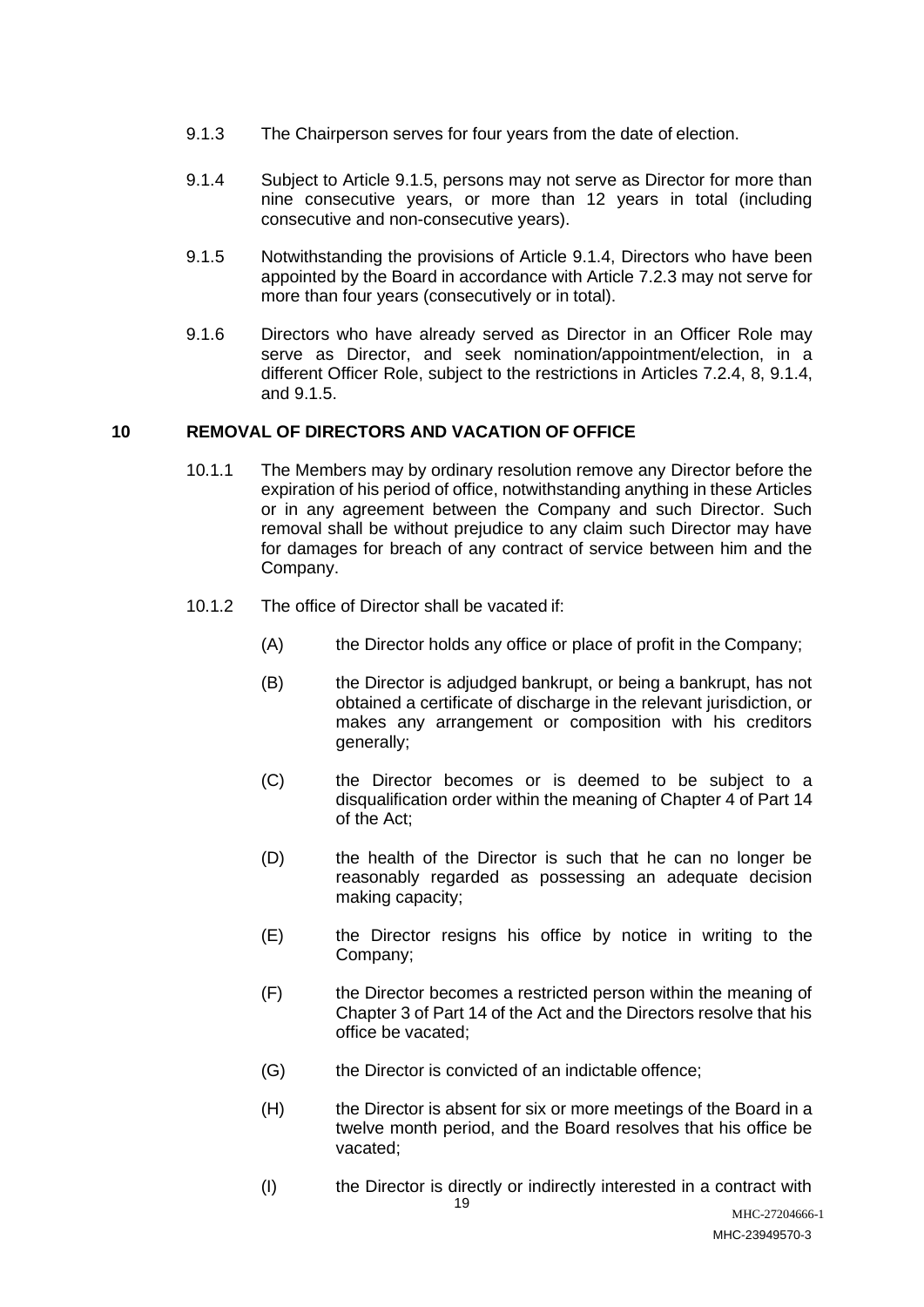the Company and fails to declare the nature of his interest in the manner required by section 231 of the Act; or

(J) the Director is requested in writing by all his co-Directors to resign.

## **11 POWERS AND DUTIES OF THE BOARD OF DIRECTORS**

### 11.1 **Affairs of the Company**

The Directors are responsible for managing the affairs of the Company.

## 11.2 **Regulations**

Subject to the provisions of this Constitution, the Directors have the power to enact rules and regulations governing the conduct and management of the affairs of the Company from time to time.

### 11.3 **Borrowing powers**

The Board may exercise all the powers of the Company to borrow money and to mortgage or charge its undertaking and property or any part thereof and to issue debentures, debenture stock and other securities, whether outright or as security for any debt, liability or obligations of the Company.

### 11.4 **Specific duties of the Board**

- 11.4.1 All cheques, promissory notes, drafts, bills of exchange and other negotiable instruments, and all receipts for moneys paid to the Company, shall be signed, drawn, accepted, endorsed or otherwise executed, as the case may be, by such person or persons and in such manner as the Directors shall from time to time by resolution determine.
- 11.4.2 The Directors shall cause minutes to be made in books provided for the purpose:
	- (A) of all appointments of officers made by the Directors;
	- (B) of the names of the Directors present at each meeting of the Directors and of any committee of the Directors; and
	- (C) of all resolutions and proceedings at all meetings of the Members and of the Directors and of committees of Directors.
- 11.4.3 Any such minute, if purporting to be signed by the chairperson of the meeting at which the proceedings were held, or by the chairperson of the next succeeding meeting, shall be evidence of the proceedings.
- 11.4.4 The Directors must submit their report to each annual general meeting together with accounts (which shall be audited, if applicable) for the preceding period, and an outline budget for the succeeding year.
- 11.4.5 The Directors must actively promote a development programme for the benefit of Members requiring assistance in the training of coaches, umpires and administrators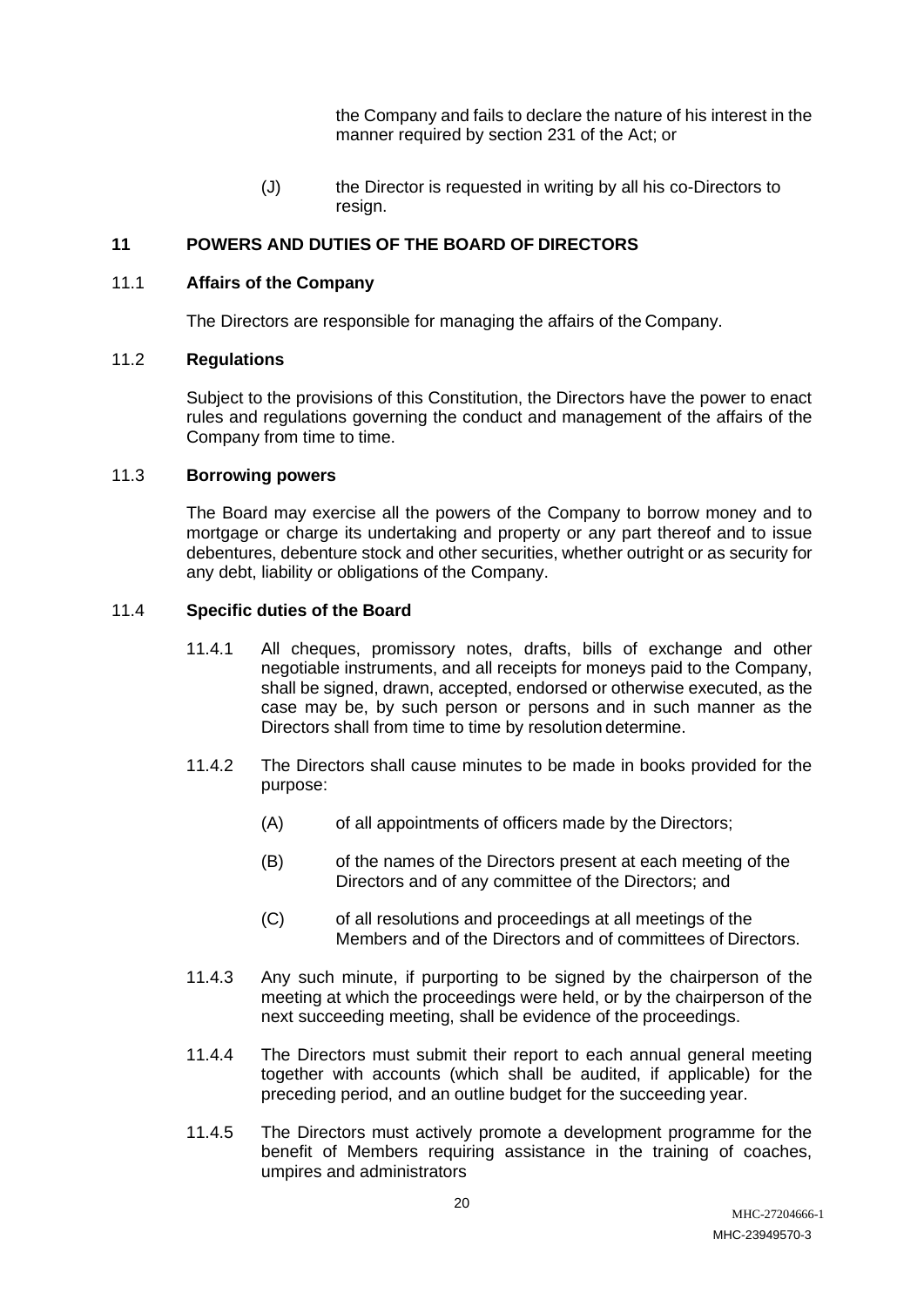- 11.4.6 The Directors must appoint, at their first meeting after each annual general meeting, the Designated Liaison Person and Child Protection Officer who shall report directly to the Board and shall hold office until the conclusion of the next annual general meeting.
- 11.4.7 The Directors shall oversee the election of persons to the Executive Committee at the annual general meeting.
- 11.4.8 The Directors shall appoint such personnel and apply such other resources as it may deem necessary for the purposes of administering the affairs of the Company.

## **12 PROCEEDINGS OF THE BOARD OF DIRECTORS**

### 12.1 **Regulation of meetings of the Board of Directors**

- 12.1.1 The Directors may meet together for the dispatch of business, adjourn and otherwise regulate their meetings as they think fit.
- 12.1.2 The Board shall hold a minimum of six meetings every year.
- 12.1.3 A Director may, and the Secretary on the requisition of a Director shall, at any time summon a meeting of the Directors.
- 12.1.4 All Directors shall be entitled to reasonable notice of any meeting of the Directors but, if the Directors so resolve, it shall not be necessary to give notice of a meeting of the Directors to any Director who, being resident in the State, is for the time being absent from the State.
- 12.1.5 A resolution in writing signed by all the Directors for the time being entitled to receive notice of a meeting of the Directors shall be as valid as if it had been passed at a meeting of the Directors duly convened and held and may consist of several documents in the like form each signed by one or more of the Directors. Any such resolution in writing for all purposes shall take effect upon the Chairperson (or the Secretary, if the Chairperson is not available) confirming that each Director has signed the resolution in writing (either upon receipt at the registered office of the Company of all such several documents, by email or facsimile transmission or otherwise, or upon receipt by email to the Chairperson or Secretary). For the avoidance of doubt, electronic signature (including email signature) will suffice for written resolutions of the Directors.
- 12.1.6 Any Director or member of a committee of the Board may participate in a meeting of the Directors or such committee by means of a conference or other telecommunication or electronic facility between some or all of the Directors, or as the case may be, members of the committee who are not all in one place, but each of whom is able, (directly or by means of telephonic, video or other electronic communication) to speak to each of the others and to be heard by each of the others. Subject to Article 12.3 any Director or member of a committee participating at such a meeting will be deemed to be present in person at such meeting and shall be entitled to vote accordingly.
- 12.1.7 All acts done by any meeting of the Directors or of a committee of Directors or by any person acting as a Director shall, notwithstanding that it be afterwards discovered that there was some defect in the appointment of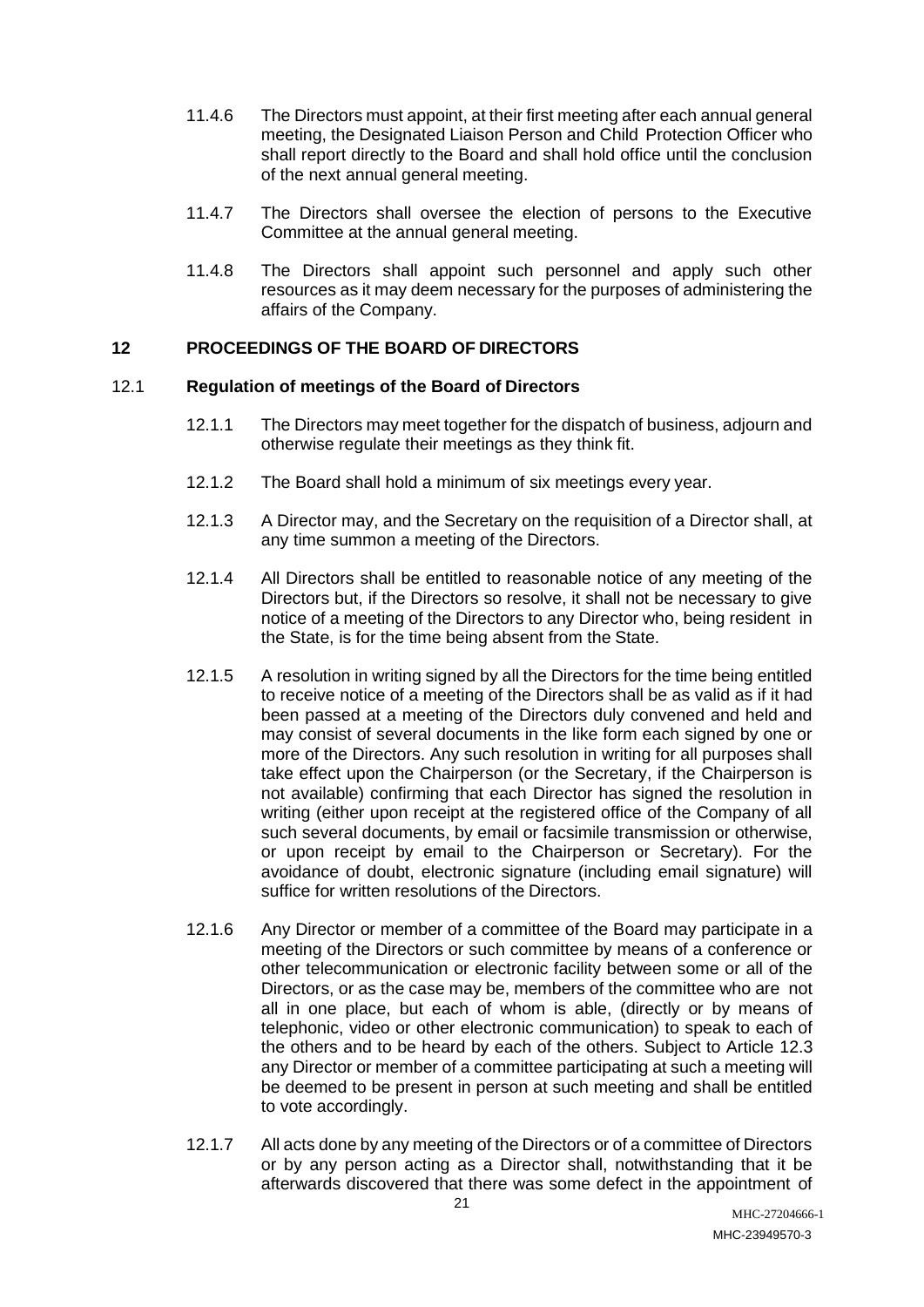any such Director or person acting as aforesaid, or that they or any of them were disqualified, be as valid as if every such person had been duly appointed and was qualified to be a Director.

12.1.8 A Director may waive notice of any meeting, and such waiver may be retrospective.

### 12.2 **Voting at meetings of the Board**

- 12.2.1 Questions arising at any meeting shall be decided by a majority of votes.
- 12.2.2 Where there is an equality of votes, the chairperson shall have a second or casting vote.

### 12.3 **Quorum for meetings of the Board**

- 12.3.1 The quorum necessary for the transaction of the business of the Directors may be fixed by the Directors, and unless so fixed shall be three Directors present. For the avoidance of doubt, Directors present by way of conference or other telecommunication or electronic facility shall be counted in the quorum, in accordance with Article 12.1.6.
- 12.3.2 The continuing Directors or a sole Director may act notwithstanding any vacancies in their number, but, if the number of Directors is less than the number fixed for the quorum, they may act only for the purposes of filling vacancies or calling a general meeting.

### **13 COMMITTEES**

### 13.1 **Establishment and regulation of committees**

- 13.1.1 The Directors may establish one or more committees, consisting in whole or part of Directors, as they think fit for such purposes, and with such functions as the Directors shall determine and, without prejudice to section 40 of the Act, the Directors may delegate any of their powers to such person or persons as they think fit, including committees.
- 13.1.2 All committees are elected for a period of two years unless otherwise decided by annual general meeting.
- 13.1.3 Any committee formed by the Directors shall, in the exercise of the powers delegated to it, conform to any regulations that may be imposed on it by the Directors.
- 13.1.4 All committees established by the Directors shall be responsible to and report to the Directors.

### 13.2 **Proceedings of committees**

- 13.2.1 A committee may meet and adjourn as it thinks proper.
- 13.2.2 A committee may elect a chairperson of its meetings from among its number, save in respect of the Executive Committee.
- 13.2.3 Questions arising at any meeting of a committee shall be determined by a majority of votes of the members present, and where there is an equality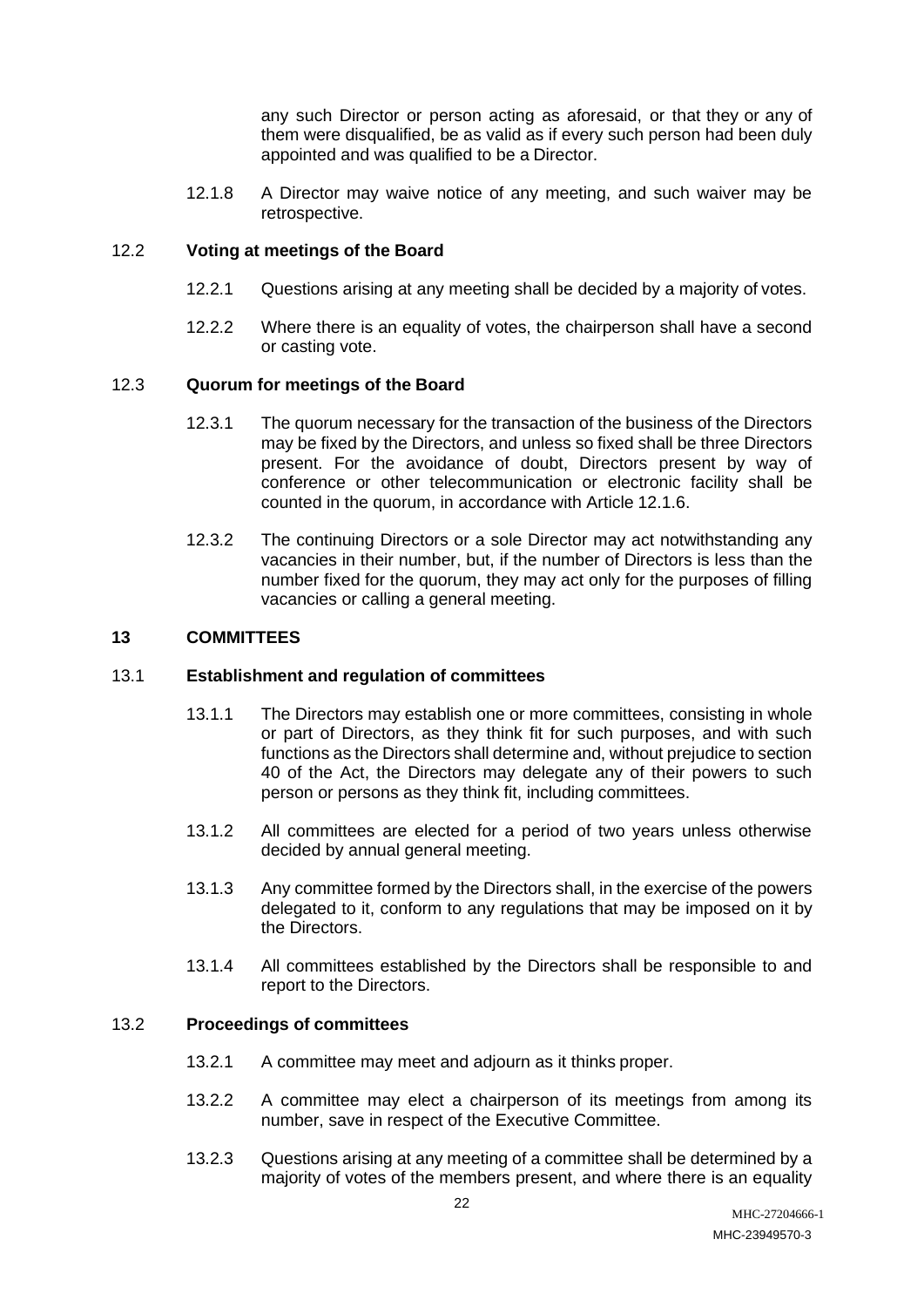of votes, the chairperson shall have a second or casting vote.

## **14 THE EXECUTIVE COMMITTEE**

- 14.1 There is a committee of the Board known as the Executive Committee and which is comprised of
	- 14.1.1 the President;
	- 14.1.2 the Vice President;
	- 14.1.3 the director of hockey;
	- 14.1.4 the honorary treasurer;
	- 14.1.5 the club administrator;
	- 14.1.6 the development chair;
	- 14.1.7 the men's captain;
	- 14.1.8 the ladies' captain;
	- 14.1.9 the boys' chair; and
	- 14.1.10 the girls' chair.
- 14.2 The Executive Committee is tasked with assisting the Board with the day to day running of the Company in line with the terms of reference and limits of authority set out by the Board.
- 14.3 If a member of the Executive Committee ceases to be a Member of the Company, they shall immediately cease to be a member of the Executive Committee.
- 14.4 If the President or Vice President cease to be a Director, they shall immediately cease to be a member of the Executive Committee.
- 14.5 The Executive Committee is elected by the Members at annual general meeting.

## **15 SECRETARY**

### 15.1 **Company secretary**

- 15.1.1 The Secretary shall be appointed by the Directors for such term and upon such conditions as they may think fit and any Secretary so appointed may be removed by them.
- 15.1.2 The Directors may appoint an assistant or deputy secretary and any provision in these Articles requiring or authorising a thing to be done by or to the Secretary shall be satisfied by it being done by or to the assistant or deputy secretary.
- 15.1.3 A provision of the Act or these Articles requiring or authorising a thing to be done by or to a Director and the Secretary shall not be satisfied by its being done by or to the same person acting both as Director and as, or in place of, the Secretary.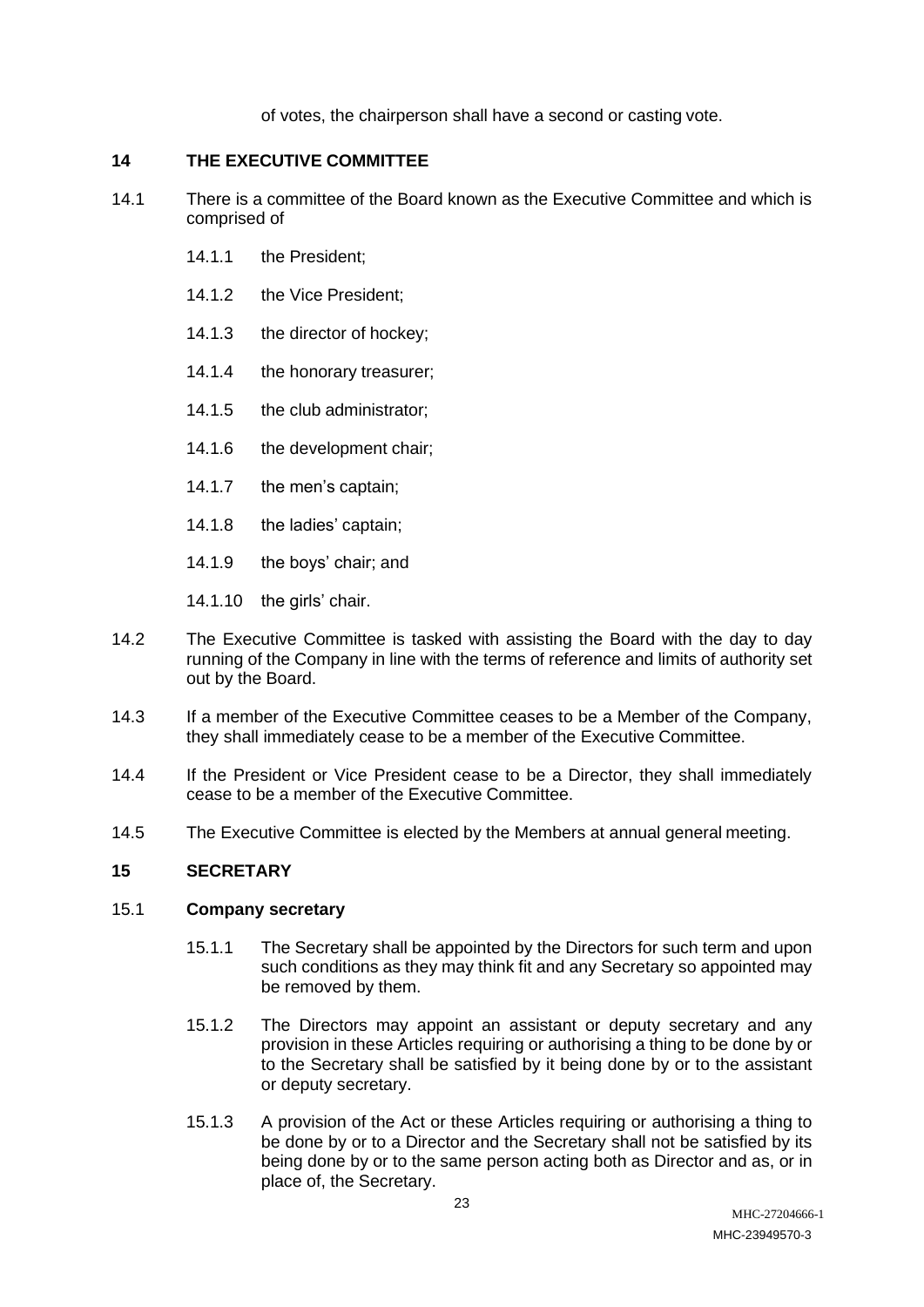15.1.4 The Directors have a duty to ensure that the person appointed as Secretary has the skills or resources necessary to discharge his statutory and other duties.

## **16 THE SEAL**

## 16.1 **Use of the Seal**

- 16.1.1 The Seal shall be used only by the authority of the Board or of a committee of the Board authorised by the Board in that behalf.
- 16.1.2 Any instrument to which the Seal shall be affixed shall be signed by a Director or by some other person appointed for the purpose by the Directors or by a foregoing committee of them, and shall be countersigned by the Secretary or by a second Director or by some other person appointed by the Directors or by a foregoing committee of them for that purpose.
- 16.1.3 If a registered person has been authorised by the Company under section 39(1) of the Act, the Seal may be used by such person and any instrument to which the Seal shall be affixed when it is used by the registered person shall be signed by that person and countersigned:
	- (A) by the Secretary or a Director; or
	- (B) by some other person appointed for the purpose by the Directors or a committee of the Directors authorised by the Directors in that behalf.

## **17 ACCOUNTS**

## 17.1 **Preparation and keeping of accounts**

- 17.1.1 The Board shall cause adequate accounting records to be kept relating to:
	- (A) all sums of money received and expended by the Company and the matters in respect of which the receipt and expenditure takes place;
	- (B) the assets and liabilities of the Company; and
	- (C) all sales and purchases of goods by the Company.
- 17.1.2 Adequate accounting records shall be deemed to have been maintained if they explain the Company's transactions and facilitate the preparation of financial statements that give a true and fair view of the assets, liabilities, financial position and profit or loss of the Company.
- 17.1.3 The accounting records shall be kept at the registered office of the Company or, subject to section 283 of the Act, at such other place as the Board thinks fit, and shall at all reasonable times be open to the inspection of the Directors.
- 17.1.4 The Directors shall from time to time determine whether and to what extent and at what times and places and under what conditions or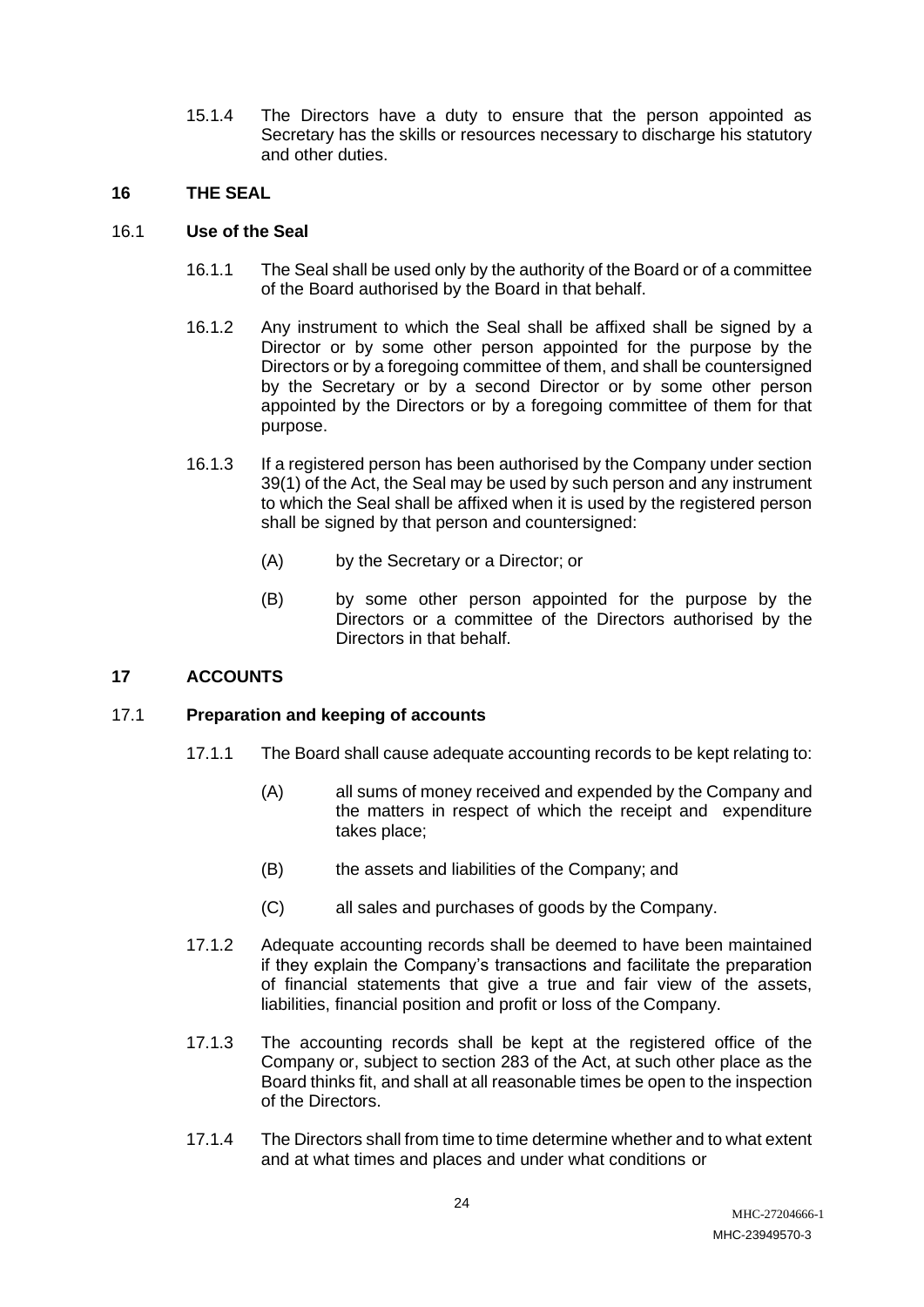regulations the accounting records of the Company shall be open to the inspection of Members who are not Directors, and no Member (not being a Director) shall have any right of inspection of any accounting records or document of the Company except as conferred by statute or authorised by the Directors or by the Members in general meeting.

## 17.2 **Laying of accounts before Annual General Meeting**

- 17.2.1 The Directors shall from time to time in accordance with Chapter 4 of Part 6 of the Act cause to be prepared and to be laid before the annual general meeting of the Members such profit and loss account, balance sheet, and reports as are required by that Chapter to be prepared and laid before the annual general meeting of the Members.
- 17.2.2 A copy of the balance sheet (including every document required by law to be annexed thereto) which is to be laid before the annual general meeting of the Members together with a copy of the Directors' report and statutory auditors' report shall, not less than 21 days before the date of the annual general meeting, be sent to every person entitled under the provisions of the Act to receive them.

### **18 AUDIT**

Auditors shall be appointed and their duties regulated in accordance with the provisions of the Act dealing with such matters, unless the Company is entitled to and has availed itself of the audit exemption under section 360 or section 365 of the Act.

### **19 NOTICES**

### 19.1 **Notices**

- 19.1.1 A notice may be given by the Company to any Member either in writing or by electronic means subject to the provisions of this Article 19.
- 19.1.2 A notice in writing may be served on or given to the Member in one of the following ways:
	- (A) by delivering it by hand to the Member;
	- (B) by leaving it at the usual or notified address of the Member;
	- (C) by sending it by post in a prepaid letter or by courier to the usual or notified address of the Member; or
	- (D) by electronic means.
- 19.1.3 Any notice served or given in accordance with the provisions of Article 19.1.2 shall be deemed, in the absence of any agreement to the contrary between the Company and the Member, to have been served or given:
	- (A) in the case of its being delivered, at the time of delivery (or, if delivery is refused, when tendered);
	- (B) in the case of it being left, at the time that it is left;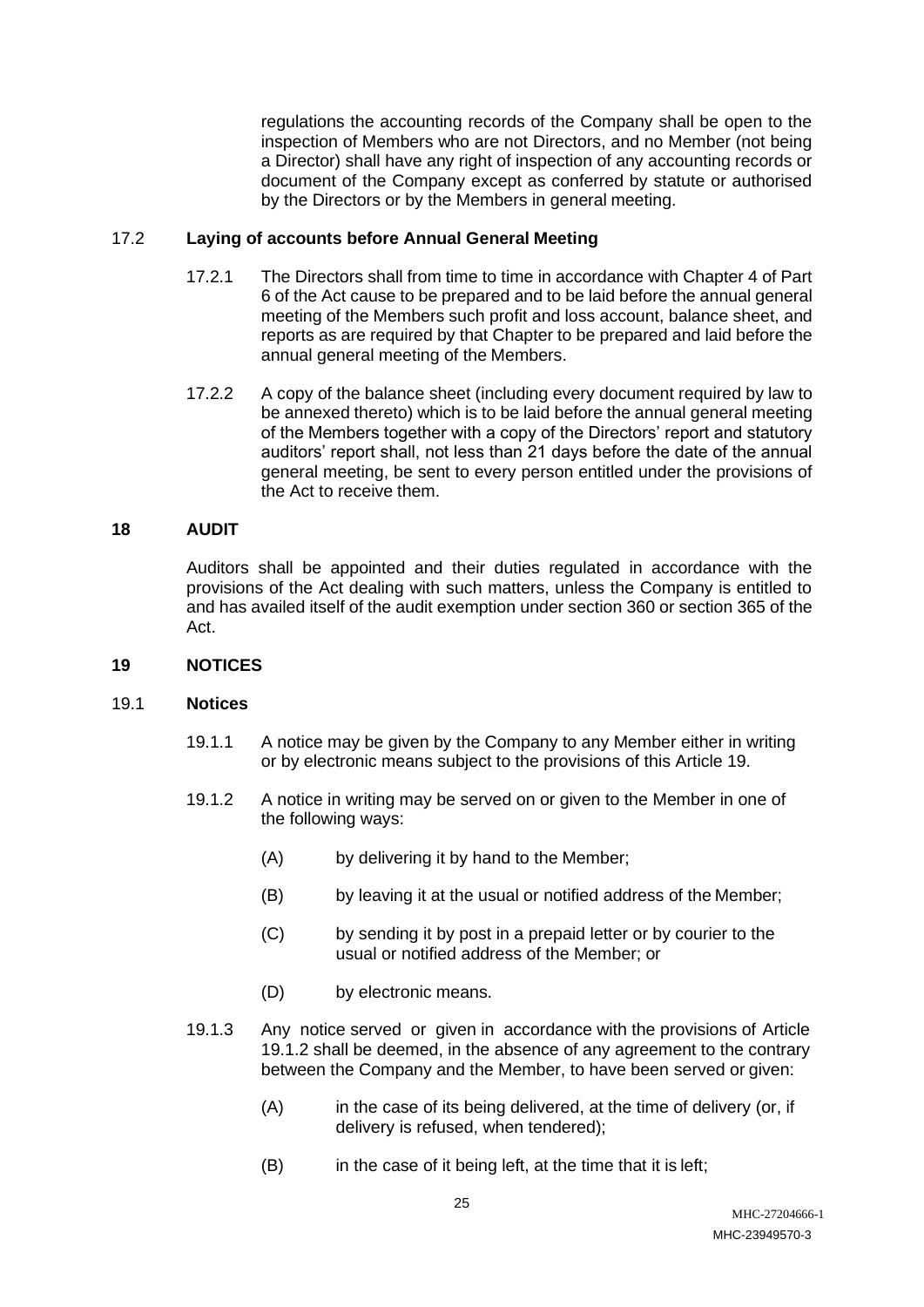- (C) in the case of it being posted (to an address in the State) on any day other than a Friday, Saturday or Sunday, 24 hours after dispatch and in the case of its being posted (to such an address):
	- (1) on a Friday 72 hours after dispatch; or
	- (2) on a Saturday or Sunday 48 hours after dispatch;
- (D) in the case of it being posted (to an address outside the State) on any day other than a Friday, Saturday or Sunday, 24 hours after dispatch and in the case of its being posted (to such an address):
	- (1) on a Friday 168 hours after dispatch; or
	- (2) on a Saturday or Sunday 120 hours after dispatch; or,
- (E) in the case of electronic mail, at the time it was sent,

but subject to section 181(3) of the Act (as reproduced at Article 3.2.9 of these Articles) regarding notice of general meetings.

### **20 WINDING-UP**

### 20.1 **Winding up**

If the Company shall be wound up, the provisions contained in clause 9 of the Memorandum shall be performed and have effect in all respects as if the same were repeated in these Articles.

### **21 INDEMNITY**

### 21.1 **Indemnity**

Subject to the provisions of the Act every Director or member of a committee appointed by the Board or any agent of the Board or such a committee, auditors, Secretary and every other officer for the time being of the Company shall be indemnified out of the assets of the Company against any liability incurred by any of them in defending any proceedings, whether civil or criminal, in relation to their acts while acting in such capacity where judgment is given in their favour or in which they are acquitted, or in connection with any application under section 233 of the Act in which relief is granted to them by the Court.

## **22 OPTIONAL PROVISIONS**

22.1 The Optional Provisions of the Act listed in column 1 below shall not apply to the Company. To the extent that a given Optional Provision has been replaced by or restated in or dis-applied by these Articles or by the Memorandum, this is identified in column 2 below.

| <b>COLUMN 1</b>           | <b>COLUMN 2</b>         |
|---------------------------|-------------------------|
| OPTIONAL PROVISION OF THE | CORRESPONDING PROVISION |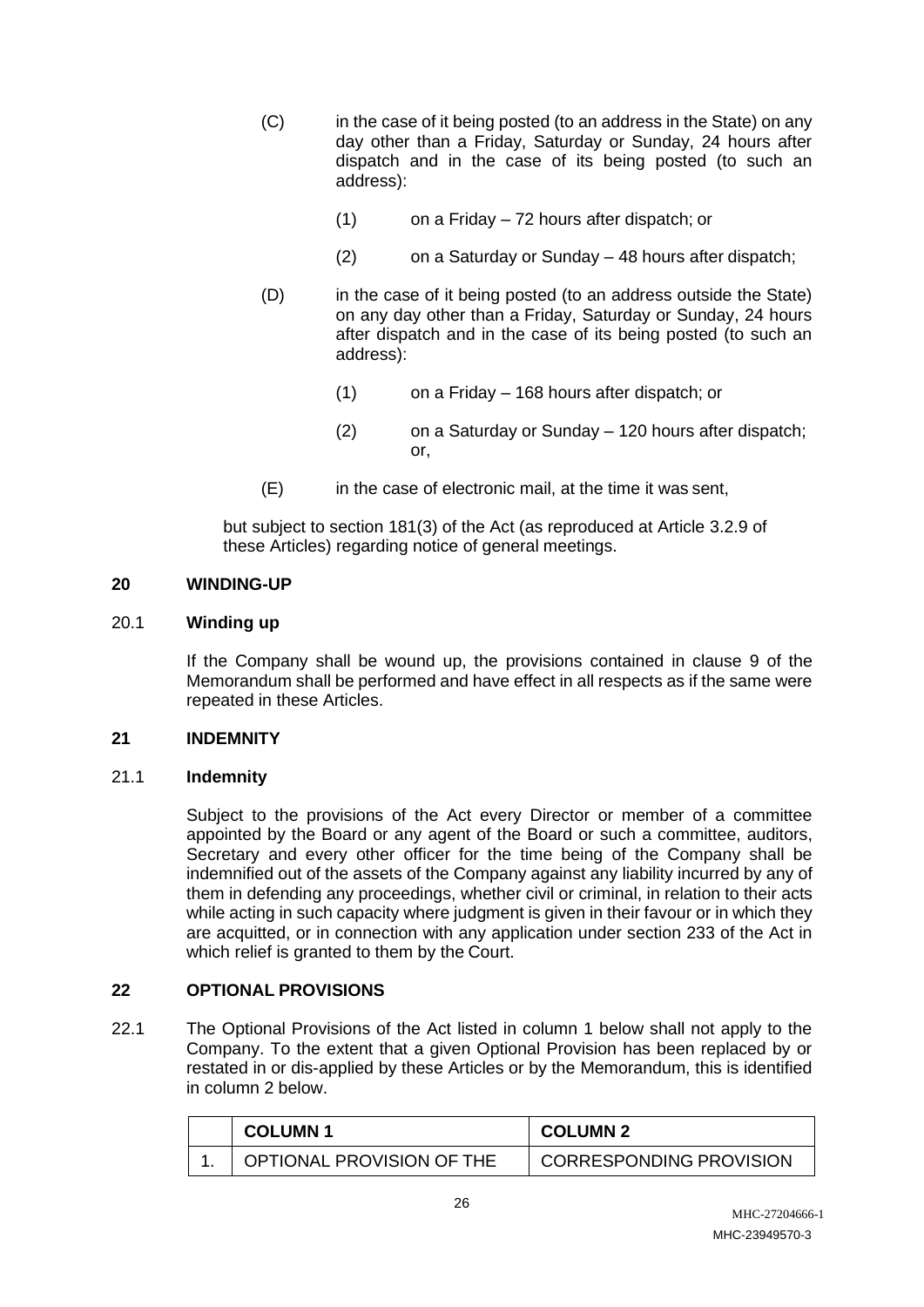|     | <b>ACT</b>                                                                                                        | OF THESE ARTICLES (IF ANY)                                                                     |  |
|-----|-------------------------------------------------------------------------------------------------------------------|------------------------------------------------------------------------------------------------|--|
| 2.  | Section $43(2)(a)$ and (b) (common<br>seal);                                                                      | Restated at Article 16.1.1 and<br>16.1.2                                                       |  |
| 3.  | Section 43(3) (common seal);                                                                                      | Restated at Article 16.1.3                                                                     |  |
| 4.  | Section 144(3)(a) (appointment of<br>directors);                                                                  | Replaced by a bespoke provision at<br>Articles 7.2, 8 and 9                                    |  |
| 5.  | Section 144(3)(b) (directors may fill a<br>casual vacancy);                                                       | Restated at Article 7.2.3                                                                      |  |
| 6.  | Section 144(3)(c) (directors<br>appointed by casual vacancy hold<br>office until next annual general<br>meeting); | Disapplied                                                                                     |  |
| 7.  | Section 144(3)(d) (company may<br>increase or reduce the number of<br>directors);                                 | Disapplied                                                                                     |  |
| 8.  | Section 144(3)(e) (company may<br>appoint another person in place of a<br>removed director);                      | Restated at Article 7.2.5                                                                      |  |
| 9.  | Section 148(2) (vacation of office);                                                                              | Replaced by a bespoke provision at<br><b>Article 10.1.2</b>                                    |  |
| 10. | Section 155(2) (remuneration of<br>directors set by the directors);                                               | Dis-applied - No remuneration for<br>Directors (as detailed at clause 10<br>of the Memorandum) |  |
| 11. | Section 155(3) (directors expenses);                                                                              | Restated at clause 10.1.4 of the<br>Memorandum                                                 |  |
| 12. | Section 158(1) (business of a<br>company to be managed by its<br>directors);                                      | Restated at Article 7.1.1                                                                      |  |
| 13. | Section 158(2) (directions given by a<br>company do not invalidate prior acts<br>of the directors);               | Restated at Article 7.1.1(C)                                                                   |  |
| 14. | Section 158(3) (directors of the<br>company may exercise powers to<br>borrow, mortgage or charge);                | <b>Restated at Article 11.1</b>                                                                |  |
| 15. | Section 158(4) (directors may<br>delegate their powers to committees);                                            | Restated at Article 13.1.1 and 8.1.2                                                           |  |
| 16. | Section 159 (managing director);                                                                                  | Dis-applied - No managing director                                                             |  |
| 17. | Section 160(1) (directors may meet<br>for the dispatch of business);                                              | Restated at Article 12.1.1                                                                     |  |
| 18. | Section 160(2) (questions arising at a<br>meeting of the directors shall be<br>decided by a majority of votes);   | <b>Restated at Article 12.2</b>                                                                |  |
| 19. | Section 160(3) (summoning meetings<br>of the directors);                                                          | Restated at Article 12.1.3                                                                     |  |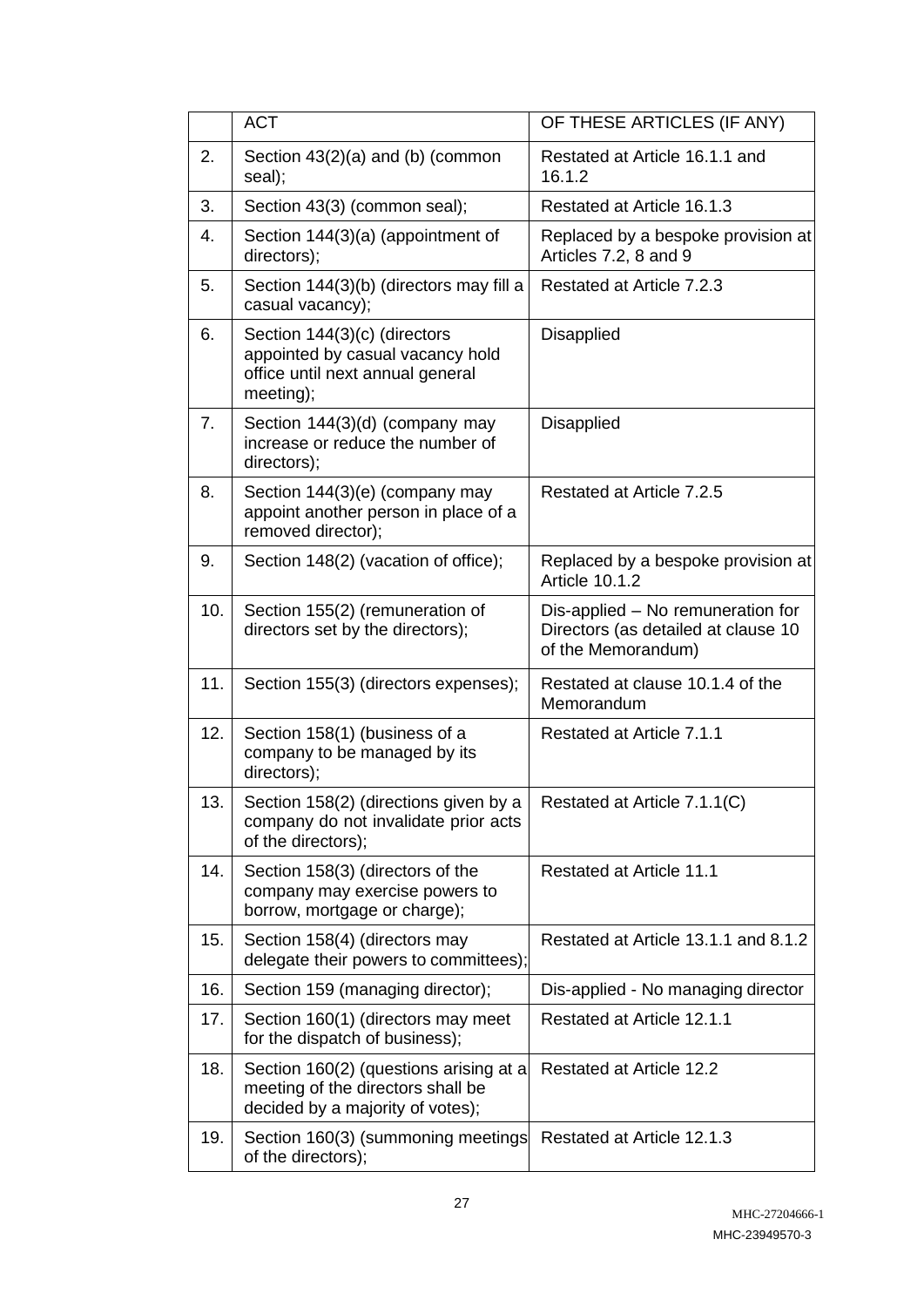| 20. | Section 160(6) (quorum for meeting<br>of directors);                                                      | Replaced by a bespoke provision at<br><b>Article 12.3.1</b> |  |
|-----|-----------------------------------------------------------------------------------------------------------|-------------------------------------------------------------|--|
| 21. | Section 160(7) (directors acting<br>below a quorum);                                                      | <b>Restated at Article 12.3.2</b>                           |  |
| 22. | Section 160(8) (directors may elect a<br>chairperson);                                                    | Replaced by a bespoke provision at<br>Article 7.2.2(A)      |  |
| 23. | Section 160(9) (directors may<br>establish committees);                                                   | Restated at Article 13.1.1                                  |  |
| 24. | Section 160(10) (a committee may<br>elect a chairperson);                                                 | Replaced by a bespoke provision at<br>Article 13.2          |  |
| 25. | Section 160(11) (a committee may<br>meet and adjourn);                                                    | Restated at Article 13.2.1                                  |  |
| 26. | Section 160(12) (questions arising at<br>a committee meeting shall be<br>decided by a majority of votes); | Restated at Article 13.2.3                                  |  |
| 27. | Section 161(1) (written resolutions of<br>directors);                                                     | Restated with amendments at<br><b>Article 12.1.5</b>        |  |
| 28. | Section 161(5) (taking effect of<br>counterpart resolutions);                                             | Replaced by a bespoke provision at<br><b>Article 12.1.5</b> |  |
| 29. | Section 161(6) (joining meetings by<br>telephonic or electronic means);                                   | Restated at Article 12.1.6                                  |  |
| 30. | Section 164 (signing, drawing etc of<br>negotiable instruments and receipts);                             | Restated at Article 11.4.1                                  |  |
| 31. | Section 165 (alternate directors);                                                                        | Dis-applied - no alternates                                 |  |
| 32. | Section 181(6) (accidental omission<br>to give notice of a meeting);                                      | Restated at Article 3.2.5                                   |  |
| 33. | Section 182(2) (quorum for general<br>meeting);                                                           | Replaced by a bespoke provision at<br>Article 4.2.1         |  |
| 34. | Section 182(5) (dissolution and<br>adjournment of general meeting);                                       | Replaced by a bespoke provision at<br>Article 4.2.3         |  |
| 35. | Section 183(1) as modified by<br>Section 1205 (proxies);                                                  | <b>Disapplied</b>                                           |  |
| 36. | Section 183(3) (no entitlement to<br>appoint more than one proxy);                                        | Disapplied (no proxies)                                     |  |
| 37. | Section 183(6) (time for receipt of<br>proxies);                                                          | Disapplied (no proxies)                                     |  |
| 38. | Section 186(d) (business of annual<br>general meeting - election and re-<br>election of directors);       | Explicitly adopted at Article 4.1                           |  |
| 39. | Section 187(2) (chair of general<br>meetings);                                                            | Replaced with a bespoke provision<br>at Article 4.3         |  |
| 40. | Section $187(4) - (6)$ (proceedings at<br>meetings);                                                      | <b>Restated at Article 4.4</b>                              |  |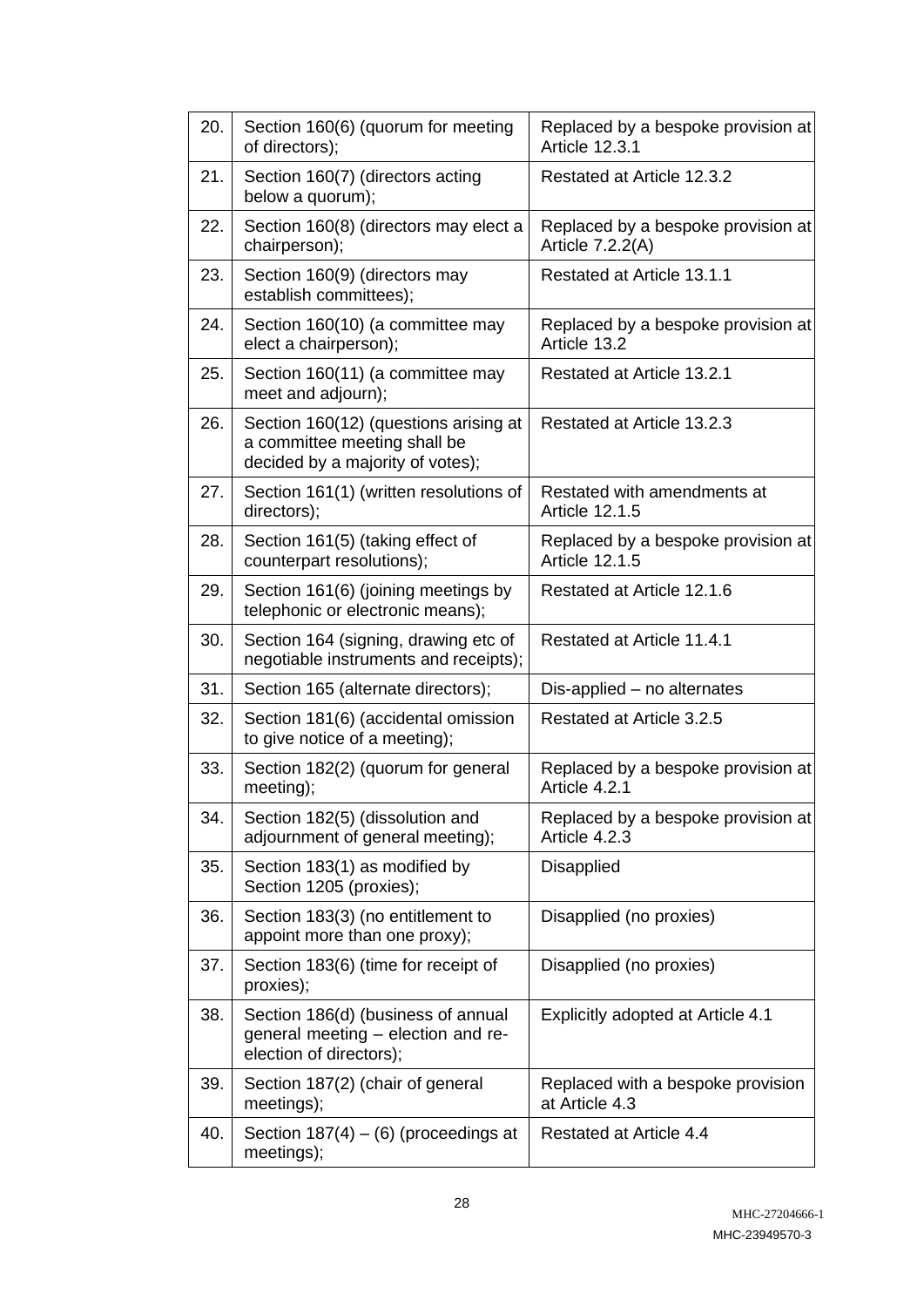| 41. | Section 187(7)(a) and (b) (resolutions<br>put to vote at general meeting);                                                                                     | Replaced by bespoke provisions at<br>Article 4.5.1 and Article 4.5.5                                                    |  |
|-----|----------------------------------------------------------------------------------------------------------------------------------------------------------------|-------------------------------------------------------------------------------------------------------------------------|--|
| 42. | Section 187(8) (chairperson entitled<br>to a second or casting vote at general<br>meeting);                                                                    | Restated at Article 4.5.7                                                                                               |  |
| 43. | Section 188(6) as modified by<br>Section 1206 (entitlement of<br>members to vote at general meeting<br>where monies payable to the<br>company are in arrears); | Disapplied – failure to pay<br>membership fees results in<br>termination of membership                                  |  |
| 44. | Section 188(7) (objections to the<br>qualification of voters);                                                                                                 | Restated at Article 4.5.4                                                                                               |  |
| 45. | Section 188(8) (objection to be<br>referred to the chairperson);                                                                                               | Restated at Article 4.5.4                                                                                               |  |
| 46. | Section 189(4) (taking of polls in such<br>manner as the chairperson directs);                                                                                 | Restated at Article 4.5.6                                                                                               |  |
| 47. | Section 189(5) (certain polls to be<br>taken forthwith);                                                                                                       | Restated at Article 4.5.8                                                                                               |  |
| 48. | Section 189(6) (certain polls to be<br>taken at such time as the chairperson<br>directs);                                                                      | Restated at Article 4.5.8                                                                                               |  |
| 49. | Section 218 (notices);                                                                                                                                         | Replaced by Article 19                                                                                                  |  |
| 50. | Section 230(b) (power of director to<br>act in a professional capacity for the<br>company);                                                                    | Modified by clause 10 of the<br>Memorandum                                                                              |  |
| 51. | Section 618(1)(b) (distribution of<br>property of a company on a winding<br>up);                                                                               | Dis-applied - not applicable to a<br>sports body (distribution of assets<br>addressed at clause 9 of the<br>Memorandum) |  |
| 52. | Section 1196 (rotation of directors);                                                                                                                          | Replaced by a bespoke provision at<br>Article 9                                                                         |  |
| 53. | Section 1197(2) (remuneration of<br>directors set by the company);                                                                                             | Dis-applied - No remuneration for<br>Directors (as detailed at clause 10<br>of the Memorandum)                          |  |
| 54. | Section 1197(3) (directors expenses);                                                                                                                          | Restated at clause 10.1.4 of the<br>Memorandum                                                                          |  |
| 55. | Section 1199(8) (directors may<br>require a member to resign by<br>service of notice);                                                                         | Restated at Article 2.2.6                                                                                               |  |
| 56. | Section 1199(9) (every member shall<br>have one vote);                                                                                                         | Replaced with a bespoke provision<br>at Article 4.5.3                                                                   |  |
| 57. | Section 1206(a) (modifying Section<br>188(2)) (votes of members);                                                                                              | Restated at Article 4.5.3                                                                                               |  |